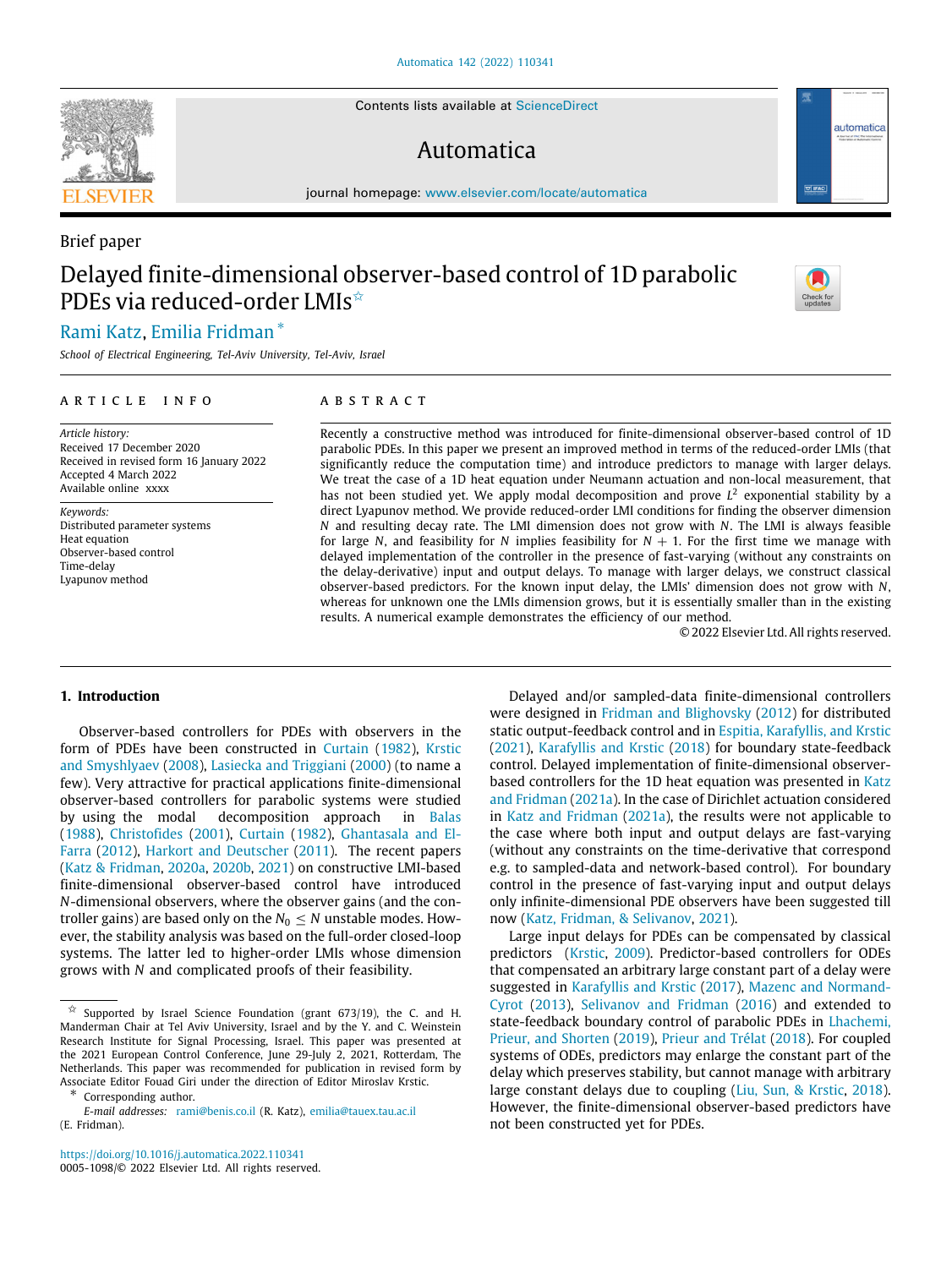In the present paper, we introduce finite-dimensional observer-based controllers for the 1D heat equation under Neumann actuation and non-local measurement. We apply modal decomposition to the original system (without dynamic extension) and prove *L* 2 exponential stability of the closed-loop system by a direct Lyapunov method. The paper contribution to challenging finite-dimensional observer-based control can be summarized as follows:

- (1) The paper introduces *reduced-order closed-loop* system that reveals the *singularly perturbed structure* of the system, leads to *reduced-order LMIs*, trivializes the LMIs feasibility proof and the fact that their feasibility for the observer dimension *N* implies feasibility for  $N + 1$ . In the example, the feasibility of the reduced-order LMIs for the delayed case can be easily verified for  $N = 30$ , whereas in Katz and Fridman (2021a) the corresponding conditions could not be verified for  $N = 9$ . Note that larger N enlarges delays that preserve the stability.
- (2) For the first time in the case of boundary control, the results are applicable to *fast-varying input and output delays*. This is because the proportional controller under Neumann actuation and non-local measurement leads to *L* 2 convergence. For briefness, our results are presented for differentiable delays. However, via the time-delay approach to networked control (Fridman, 2014), the same LMI conditions are applicable to networked control implementation via a zero-order-hold device, under sampled-data delayed measurements.
- (3) The first *finite-dimensional observer-based predictor* is constructed to compensate the constant part of input fastvarying delay, and this is in the presence of the small output fast-varying delay. We present the classical predictors using the reduction approach (Artstein, 1982). We predict the future state of the observer, whereas the infinitedimensional part depends on the uncompensated large delay. We consider the case of either known or unknown input delay. For the known input delay, the LMIs dimension does not grow with *N*, whereas for the unknown one it grows, but is essentially smaller than in Katz and Fridman (2021a). An example demonstrates the efficiency of the method and shows that predictors allow for larger delays which preserve the stability.

Our new method can be applied to other classes of parabolic PDEs (see Remark 2.1). In the conference version of the paper (Katz, Basre, & Fridman, 2021a) predictors were not considered.

*Notations and preliminaries:*  $L^2(0, 1)$  is the Hilbert space of Lebesgue measurable and square integrable functions  $f : [0, 1] \rightarrow$ R with inner product  $\langle f, g \rangle := \int_0^1 f(x)g(x)dx$  and norm  $||f||^2 :=$  $\langle f, f \rangle$ .  $H^k(0, 1)$  is the Sobolev space of functions  $f : [0, 1] \to \mathbb{R}$ having *k* square integrable weak derivative, with norm  $\|f\|_{H^k}^2 \coloneqq$  $\sum_{j=0}^{k}$  $\frac{d^j f}{dx^j}$  $\overset{\text{2}}{\text{.}}$  The Euclidean norm on  $\mathbb{R}^n$  will be denoted by  $\lvert\cdot\rvert.$ For  $P \stackrel{\cdot}{\in} \mathbb{R}^{n \times n}$ , the notation  $P > 0$  means that P is symmetric and positive definite. The sub-diagonal elements of a symmetric matrix are denoted by  $*$ . For  $U \in \mathbb{R}^{n \times n}$ ,  $U > 0$  and  $X \in \mathbb{R}^n$  we denote  $|X|^2_U = X^T U X$ . We denote by  $\mathbb{Z}_+$  the set of nonnegative integers.

Recall that the Sturm–Liouville eigenvalue problem

$$
\phi'' + \lambda \phi = 0, \quad x \in [0, 1] \quad ; \quad \phi'(0) = \phi'(1) = 0, \tag{1.1}
$$

induces a sequence of eigenvalues  $\lambda_n = n^2 \pi^2, n \geq 0$  with corresponding eigenfunctions

Moreover, the eigenfunctions form a complete orthonormal system in  $L^2(0, 1)$ . Given  $N \in \mathbb{Z}_+$  and  $h \in L^2(0, 1)$  satisfying  $h \stackrel{L^2}{=} \sum_{n=0}^{\infty} h_n \phi_n$  we will use the notation  $||h||_N^2 = ||h||^2 - \sum_{n=0}^N h_n^2 = \sum_{n=N+1}^{N} h_n^2$ .

### **2. Non-delayed** *L* **2 -stabilization**

Consider the reaction–diffusion system

$$
z_t(x, t) = z_{xx}(x, t) + qz(x, t), \ z_x(0, t) = 0, \ z_x(1, t) = u(t) \qquad (2.1)
$$

where  $t \geq 0$ ,  $x \in [0, 1]$ ,  $z(x, t) \in \mathbb{R}$  and  $q \in \mathbb{R}$  is the reaction coefficient. We consider Neumann actuation with a control input *u*(*t*) and non-local measurement of the form

$$
y(t) = \langle c, z(\cdot, t) \rangle, \quad c \in L^2(0, 1). \tag{2.2}
$$

Below, we prove the existence and uniqueness of a classical solution to  $(2.1)$  (see proof after  $(2.14)$ ). Therefore, we can present the solution as

$$
z(x, t) \stackrel{L^2}{=} \sum_{n=0}^{\infty} z_n(t) \phi_n(x), \quad z_n(t) = \langle z(\cdot, t), \phi_n \rangle.
$$
 (2.3)

with  $\phi_n(t)$ ,  $n \in \mathbb{Z}_+$  given in (1.2) (see e.g Christofides (2001), Karafyllis and Krstic (2018)). Differentiating  $z_n(t)$  and substituting  $z_t = z_{xx} + qz$  we have

$$
\dot{z}_n(t) = \int_0^1 z_t(x, t) \phi_n(x) dx = \int_0^1 z_{xx}(x, t) \phi_n(x) dx + qz_n(t).
$$

Integrating by parts twice and using the boundary conditions for *z* and  $\phi_n$  we find

$$
\int_0^1 z_{xx}(x,t)\phi_n(x)dx = -\lambda_n z_n(t) + \phi_n(1)u(t)
$$

which leads to

$$
\dot{z}_n(t) = (-\lambda_n + q)z_n(t) + b_n u(t), \quad t \ge 0,
$$
  
\n
$$
b_0 = 1, \quad b_n = (-1)^n \sqrt{2}, \quad n \in \mathbb{Z}_+.
$$
\n(2.4)

In particular, note that

$$
b_n \neq 0, \quad n \in \mathbb{Z}_+ \tag{2.5}
$$

and for  $N > 0$  the following holds:

$$
\sum_{n=N+1}^{\infty} b_n^2 \lambda_n^{-1} = \frac{2}{\pi^2} \sum_{n=N+1}^{\infty} \frac{1}{n^2} \le \frac{2}{\pi^2 N}.
$$
 (2.6)

Let  $\delta > 0$  be a desired decay rate. Since  $\lim_{n\to\infty} \lambda_n = \infty$ , there exists some  $N_0 \in \mathbb{Z}_+$  such that

$$
-\lambda_n + q < -\delta, \quad n > N_0. \tag{2.7}
$$

Let  $N \geq N_0+1$ , where *N* will define the dimension of the observer, whereas *N*<sup>0</sup> will be the dimension of the controller. We construct a *N*-dimensional observer of the form

$$
\hat{z}(x, t) := \sum_{n=0}^{N} \hat{z}_n(t) \phi_n(x)
$$
\n(2.8)

where  $\hat{z}_n(t)$  satisfy the ODEs for  $t \geq 0$ 

$$
\dot{\hat{z}}_n(t) = (-\lambda_n + q)\hat{z}_n(t) + b_n u(t) \n- l_n \left[ \left\langle \sum_{n=0}^N \hat{z}_n(t) \phi_n, c \right\rangle - y(t) \right],
$$
\n(2.9)

$$
\hat{z}_n(0) = 0, \quad 0 \leq n \leq N.
$$

Here  $l_n$ ,  $0 \le n \le N$  are scalars, and  $l_{N_0+1} = \cdots = l_N = 0$ . This choice will lead to a reduced-order closed-loop system (see (2.25), (2.26)) with omitted ODEs for  $\hat{z}_{N_0+1}, \ldots, \hat{z}_N$  and will not deteriorate the performance of the closed-loop system. Let

$$
A_0 = \text{diag}\{-\lambda_i + q\}_{i=0}^{N_0}, L_0 = \text{col}\{l_i\}_{i=0}^{N_0}
$$
  
\n
$$
B_0 = \text{col}\{b_i\}_{i=0}^{N_0}, C_0 = [c_0, \dots, c_{N_0}], c_n = \langle c, \phi_n \rangle.
$$
\n(2.10)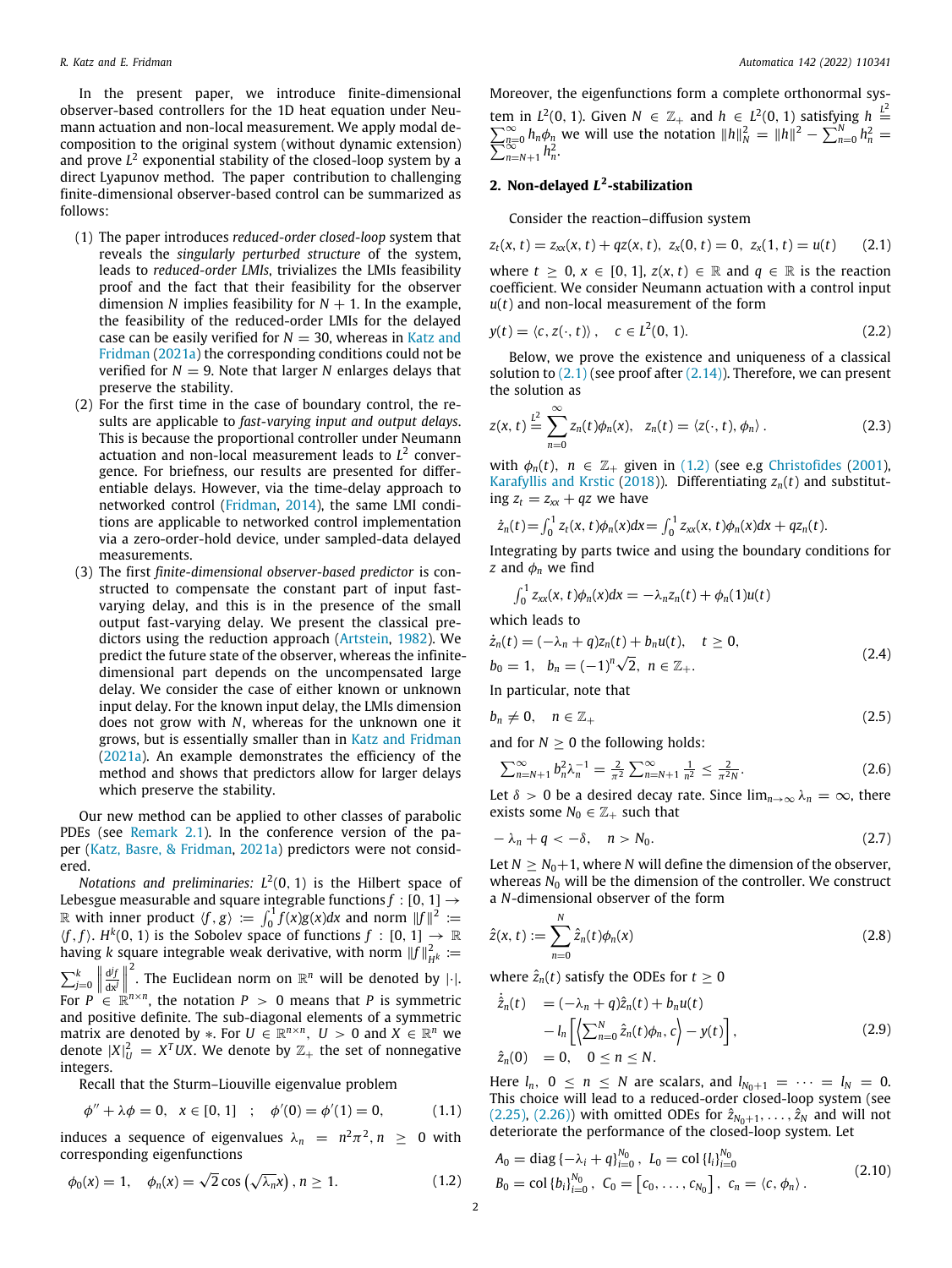Assume that

$$
c_n \neq 0, \quad 0 \leq n \leq N_0. \tag{2.11}
$$

By the Hautus lemma  $(A_0, C_0)$  is observable. We choose  $L_0 =$  $[l_0, \ldots, l_{N_0}]^T$  which satisfies the Lyapunov inequality:

$$
P_{o}(A_{0}-L_{0}C_{0})+(A_{0}-L_{0}C_{0})^{T}P_{o}<-2\delta P_{o}
$$
\n(2.12)

with  $0 \, < P_0 \, \in \, \mathbb{R}^{(N_0+1)\times(N_0+1)}$ . By the Hautus lemma,  $(A_0, B_0)$  is controllable due to (2.5). Let  $K_0 \in \mathbb{R}^{1 \times (N_0+1)}$  satisfy the Lyapunov inequality

$$
P_{\rm c}(A_0 + B_0 K_0) + (A_0 + B_0 K_0)^T P_{\rm c} < -2\delta P_{\rm c},\tag{2.13}
$$

where  $0 < P_{\text{c}} \in \mathbb{R}^{(N_0+1)\times (N_0+1)}$ . We propose a controller

$$
u(t) = K_0 \hat{z}^{N_0}(t), \quad \hat{z}^{N_0}(t) = \left[\hat{z}_0(t), \dots, \hat{z}_{N_0}(t)\right]^T
$$
 (2.14)

which is based on the *N*-dimensional observer (2.9). Note that  $(2.9)$  implies  $u(0) = 0$ .

For well-posedness we introduce the change of variables  $w(x, t) = z(x, t) - \frac{1}{2}x^2u(t)$  leading to the equivalent PDE

$$
w_t(x, t) = w_{xx}(x, t) + qw(x, t) + f(x, t), \ x \in [0, 1], \ t \ge 0,
$$
  
\n
$$
f(x, t) = -\frac{1}{2}x^2\dot{u}(t) + (\frac{q}{2}x^2 + 1)u(t),
$$
  
\n
$$
w_x(0, t) = 0, \quad w_x(1, t) = 0.
$$
\n(2.15)

Consider the operator

$$
\mathfrak{A}: \mathcal{D}(\mathfrak{A}) \subseteq L^2(0, 1) \to L^2(0, 1), \quad \mathfrak{A}h = -h'',
$$
  
\n
$$
\mathcal{D}(\mathfrak{A}) = \{ h \in H^2(0, 1) | h'(0) = h'(1) = 0 \}.
$$
\n(2.16)

It is well known that  $\mathfrak A$  generates a strongly continuous semigroup on  $L^2(0, 1)$  (Pazy, 1983). Let  $\mathbb{G} = L^2(0, 1) \times \mathbb{R}^{N+1}$  be a Hilbert space with the norm  $\lVert \cdot \rVert_{\mathbb{G}} = \sqrt{\lVert \cdot \rVert^2 + \lvert \cdot \rvert^2}$ . Defining the state  $\xi(t) = \text{col}\left\{w(\cdot, t), \hat{z}^N(t)\right\}$ , where

$$
\hat{z}^{N}(t) = \text{col}\left\{\hat{z}_{0}(t), \dots, \hat{z}_{N}(t)\right\}
$$
\n(2.17)

the closed-loop system  $(2.9)$ ,  $(2.14)$  and  $(2.15)$  can be presented as

$$
\frac{d}{dt}\xi(t) + \text{diag}\{\mathfrak{A},\mathfrak{B}\}\xi(t) = \text{col}\{f_1(\xi),f_2(\xi)\}\
$$

where

$$
\mathfrak{B}\xi_{2} = \begin{bmatrix} -(A_{0} + B_{0}K_{0} - L_{0}C_{0}) & L_{0}C_{1} \\ -B_{1}K_{0} & -A_{1} \end{bmatrix} \xi_{2}, \quad \xi_{2} \in \mathbb{R}^{N+1},
$$
  
\n
$$
f_{1}(\xi) = \begin{bmatrix} q & v & \frac{x^{2}}{2}K_{0}L_{0}C_{1} \\ L_{0} & (c, \xi_{1}) + \frac{1}{2} \langle c, x^{2} \rangle K_{0} \xi_{2}, 0 \end{bmatrix},
$$
  
\n
$$
v = \left(\frac{q}{2}x^{2} + 1\right)K_{0} - \frac{x^{2}}{2}K_{0}(A_{0} + B_{0}K_{0} - L_{0}C_{0}) + \frac{1}{2} \langle c, x^{2} \rangle L_{0}K_{0}.
$$

 $f_1$  and  $f_2$  are linear and, therefore, continuously differentiable. Let  $z(\cdot, 0) = w(\cdot, 0) \in H^1(0, 1)$ . By Theorem 6.1.5 in Pazy (1983), there exists a unique classical solution

$$
\xi \in C([0,\infty);\mathbb{G}) \cap C^1((0,\infty);\mathbb{G})
$$
\n(2.18)

satisfying  $\xi(t) \in \mathcal{D}(\mathfrak{A}) \times \mathbb{R}^{N+1}$ ,  $t > 0$ . Applying  $z(x, t) = w(x, t) +$  $\frac{1}{2}x^2u(t)$ , (2.1) and (2.9), subject to (2.14), have a unique classical solution such that *z* ∈ *C*([0, ∞), *L*<sup>2</sup>(0, 1)) ∩ *C*<sup>1</sup>((0, ∞), *L*<sup>2</sup>(0, 1)) and  $z(\cdot, t) \in H^2(0, 1)$  with  $z_x(0, t) = 0$ ,  $z_x(1, t) = u(t)$  for  $t \in [0, \infty)$ .

Let

$$
e_n(t) = z_n(t) - \hat{z}_n(t), \ 0 \le n \le N \tag{2.19}
$$

be the estimation error. The last term on the right-hand side of (2.9) can be written as

$$
\int_0^1 c(x) \left[ \sum_{n=1}^N \hat{z}_n(t) \phi_n(x) - \sum_{n=1}^\infty z_n(t) \phi_n(x) \right] dx
$$
\n
$$
= - \sum_{n=0}^N c_n e_n(t) - \zeta(t), \ \zeta(t) = \sum_{n=N+1}^\infty c_n z_n(t).
$$
\n(2.20)

Then the error equations for  $0 \le n \le N$  and  $t \ge 0$  are

$$
\dot{e}_n(t) = (-\lambda_n + q)e_n(t) - l_n\left(\sum_{n=1}^N c_n e_n(t) + \zeta(t)\right). \tag{2.21}
$$

Using the Young inequality, we obtain the bound

$$
\zeta^{2}(t) \leq \|c\|_{N}^{2} \sum_{n=N+1}^{\infty} z_{n}^{2}(t). \tag{2.22}
$$

Denote

$$
e^{N_0}(t) = \text{col}\left\{e_n(t)\right\}_{n=1}^{N_0}, \ e^{N-N_0}(t) = \text{col}\left\{e_n(t)\right\}_{n=N_0+1}^{N},
$$
  
\n
$$
\hat{z}^{N-N_0}(t) = \text{col}\left\{\hat{z}_n(t)\right\}_{n=N_0+1}^{N}, \ \mathcal{L}_0 = \text{col}\left\{L_0, -L_0\right\},
$$
  
\n
$$
\mathcal{K}_0 = \begin{bmatrix}K_0, & 0_{1 \times (N_0+1)}\end{bmatrix}, \ A_1 = \text{diag}\left\{-\lambda_i + q\right\}_{i=N_0+1}^{N},
$$
  
\n
$$
B_1 = \begin{bmatrix}b_{N_0+1}, \dots, b_N\end{bmatrix}^T, \ C_1 = \begin{bmatrix}c_{N_0+1}, \dots, c_N\end{bmatrix},
$$
 (2.23)

and

$$
F_0 = \begin{bmatrix} A_0 + B_0 K_0 & L_0 C_0 \\ 0 & A_0 - L_0 C_0 \end{bmatrix}, \ X_0(t) = \begin{bmatrix} \hat{z}^{N_0}(t) \\ e^{N_0}(t) \end{bmatrix}.
$$
 (2.24)

From (2.3), (2.9), (2.10), (2.14), (2.21), (2.23) and (2.24) we observe that  $e^{N-N_0}(t)$  satisfies

$$
\dot{e}^{N-N_0}(t) = A_1 e^{N-N_0}(t) \tag{2.25}
$$

and is exponentially decaying, whereas the *reduced-order* closedloop system

$$
\dot{X}_0(t) = F_0 X_0(t) + \mathcal{L}_0 C_1 e^{N - N_0}(t) + \mathcal{L}_0 \zeta(t),
$$
  
\n
$$
\dot{z}_n(t) = (-\lambda_n + q) z_n(t) + b_n \mathcal{K}_0 X_0(t), \quad n > N.
$$
\n(2.26)

with  $\zeta(t)$  subject to (2.22) does not depend on  $\hat{z}^{N-N_0}(t)$ . Moreover, *z*ˆ *<sup>N</sup>*−*N*<sup>0</sup> (*t*) satisfies

$$
\dot{\hat{z}}^{N-N_0}(t) = A_1 \hat{z}^{N-N_0}(t) + B_1 \mathcal{K}_0 X_0(t)
$$
\n(2.27)

and is exponentially decaying provided  $X_0(t)$  is exponentially decaying. Therefore, for stability of  $(2.1)$  under the control law (2.14) it is sufficient to show stability of the reduced-order system (2.26). The latter can be considered as a *singularly perturbed system* with the slow state  $X_0(t)$  and the fast infinite-dimensional state  $z_n(t)$ ,  $n > N$ .

Note that in Katz and Fridman (2020a), the full-order closedloop system with the states  $X_0$ ,  $\hat{z}^{N-N_0}$ ,  $e^{N-N_0}$ ,  $z_n$  ( $n > N$ ) was considered, leading to full-order LMI conditions for stability. In the present paper we derive stability conditions for the reducedorder system (2.26) in terms of reduced-order LMI (see (2.29)) for finding *N* and the exponential decay rate δ. Differently from Katz and Fridman (2020a), the dimension of this LMI will not grow with *N*. Its feasibility for large *N* will follow directly from the application of Schur complements. Moreover, if this LMI is feasible for *N*, it will be feasible for  $N + 1$ . To prove the exponential  $L^2$ -stability of the closed-loop system we employ the Lyapunov function

$$
V(t) = V_0(t) + p_e \left| e^{N - N_0}(t) \right|^2,
$$
  
\n
$$
V_0(t) = |X_0(t)|_{P_0}^2 + \sum_{n=N+1}^{\infty} z_n^2(t)
$$
\n(2.28)

where  $0 < P_0 \in \mathbb{R}^{(2N_0+2)\times(2N_0+2)}$  and  $0 < p_e \in \mathbb{R}$ . Note that  $V(t)$ allows to compensate  $\zeta(t)$  using (2.22), whereas  $V_0$  corresponds to (2.26) with  $e^{N-N_0} = 0$ .

**Theorem 2.1.** *Consider* (2.1) *with measurement* (2.2) *where*  $c \in$ *L*<sup>2</sup>(0, 1) *satisfies* (2,11) *and*  $z(·, 0) ∈ L<sup>2</sup>(0, 1)$ *. Let the control law*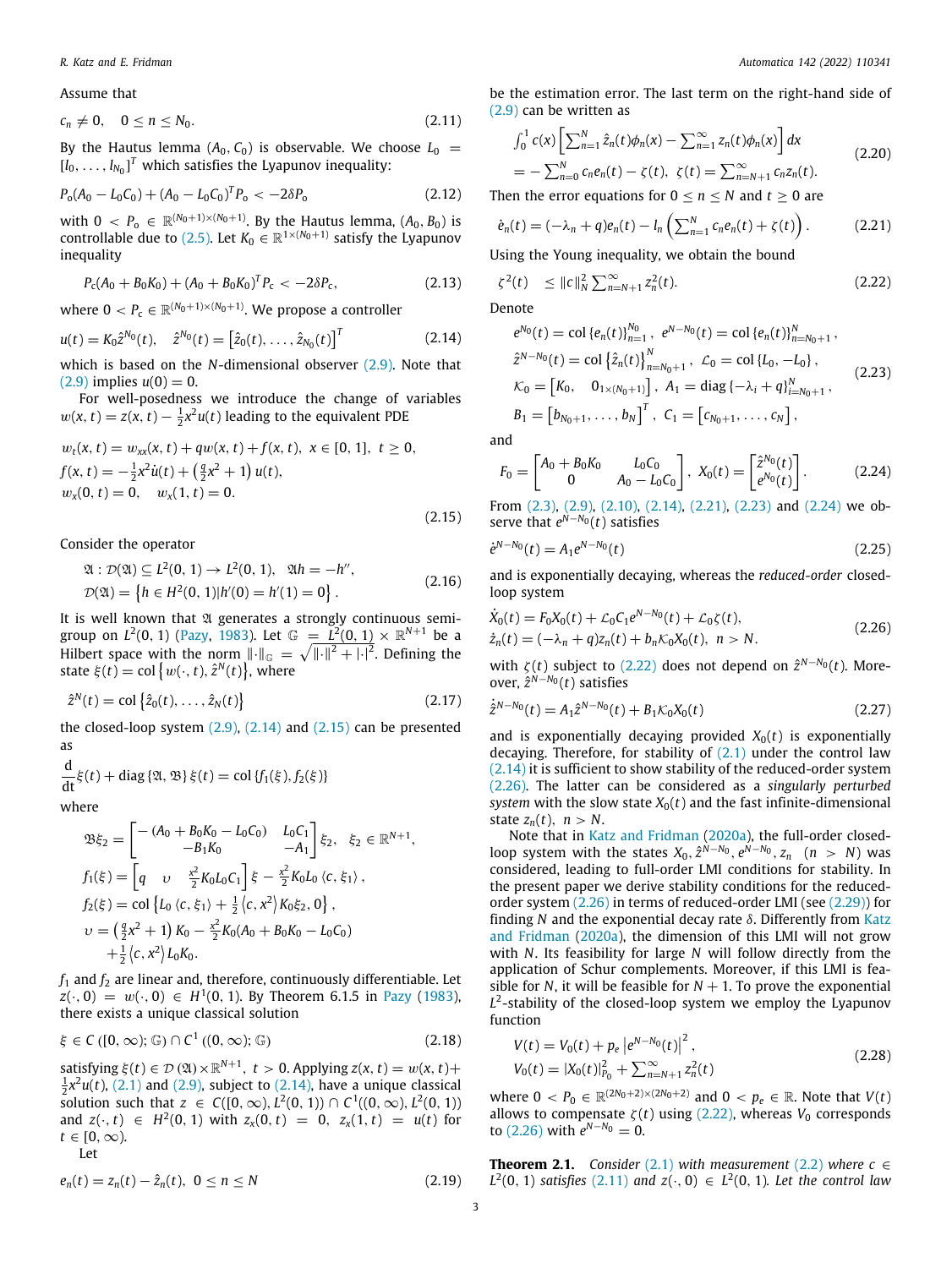*be given by* (2.14)*. Let*  $\delta > 0$  *be a desired decay rate,*  $N_0 \in \mathbb{Z}_+$ *satisfy* (2.7) and  $N > N_0 + 1$ . Assume that  $L_0$  and  $K_0$  are obtained *using* (2.12) and (2.13)*, respectively. Let there exist*  $0 < P_0 \in$  $\mathbb{R}^{(2N_0+2)\times(2N_0+2)}$  and a scalar  $\alpha > 0$  such that the following LMI *holds:*

$$
\begin{bmatrix}\n\Phi_0 & P_0 \mathcal{L}_0 & 0 \\
* & -2 \left( \lambda_{N+1} - q - \delta \right) ||c||_N^{-2} & 1 \\
* & * & -\frac{\alpha ||c||_N^2}{\lambda_{N+1}} \\
\Phi_0 = P_0 F_0 + F_0^T P_0 + 2\delta P_0 + \frac{2\alpha}{\pi^2 N} \mathcal{K}_0^T \mathcal{K}_0.\n\end{bmatrix} < 0,
$$
\n(2.29)

*Then the solution*  $z(x, t)$  *of*  $(2.1)$  *subject to the control law*  $(2.14)$ and the corresponding observer  $\hat{z}(x, t)$  given by  $(2.8)$ ,  $(2.9)$  satisfy *the following inequalities:*

$$
||z(\cdot, t)|| + ||z(\cdot, t) - \hat{z}(\cdot, t)|| \le Me^{-\delta t} ||z(\cdot, 0)|| \qquad (2.30)
$$

*for some constant M* ≥ 1*. Moreover, LMI* (2.29) *is always feasible if N is large enough and feasibility of* (2.29) *for N implies its feasibility for*  $N + 1$ *.* 

**Proof.** We begin by deriving LMI conditions which guarantee  $V + 2\delta V \leq 0$ , thereby implying (2.30). Differentiating  $V_0(t)$  along (2.26) we obtain

$$
\dot{V}_0 + 2\delta V_0 = X_0^T(t) \left[ P_0 F_0 + F_0^T P_0 + 2\delta P_0 \right] X_0(t) \n+ 2X_0^T(t) P_0 C_0 \zeta(t) + 2 \sum_{n=N+1}^{\infty} (-\lambda_n + q + \delta) Z_n^2(t) \n+ 2 \sum_{n=N+1}^{\infty} z_n(t) b_n K_0 X_0(t) + 2X_0^T(t) P_0 C_0 C_1 e^{N - N_0(t)}.
$$
\n(2.31)

The Young inequality implies

$$
2\sum_{n=N+1}^{\infty} z_n(t)b_n\mathcal{K}_0X_0(t) = 2\sum_{n=N+1}^{\infty} \lambda_n^{\frac{1}{2}} z_n(t)\frac{b_n}{\lambda_n^{\frac{1}{2}}} \mathcal{K}_0X_0(t)
$$
  
\n
$$
\stackrel{(2.6)}{\leq} \frac{1}{\alpha} \sum_{n=N+1}^{\infty} \lambda_n z_n^2(t) + \frac{2\alpha}{\pi^2 N} |\mathcal{K}_0X_0(t)|^2,
$$
\n(2.32)

where  $\alpha > 0$ . From monotonicity of  $\lambda_n$ ,  $n \in \mathbb{Z}_+$  we have

$$
\begin{array}{l}\n2\sum_{\substack{(2,22)}\n\leq 2}^{\infty} (-\lambda_n + q + \delta + \frac{1}{2\alpha}\lambda_n) z_n^2(t) \\
\leq 2\left(-\lambda_{N+1} + q + \delta + \frac{1}{2\alpha}\lambda_{N+1}\right) \|c\|_N^{-2} \zeta^2(t)\n\end{array} \tag{2.33}
$$

provided  $-\lambda_{N+1}+q+\delta+\frac{1}{2\alpha}\lambda_{N+1}\leq 0$ . Differentiating  $p_e\left|e^{N-N_0}(t)\right|^2$ we have

$$
\frac{d}{dt} \left[ p_e \left| e^{N - N_0(t)} \right|^2 \right] + 2 \delta p_e \left| e^{N - N_0(t)} \right|^2
$$
\n
$$
= 2 p_e \left( e^{N - N_0(t)} \right)^T (A_1 + \delta I) e^{N - N_0(t)}.
$$
\n(2.34)

Let  $\eta(t) = \text{col}\left\{X_0(t), \zeta(t), e^{N-N_0}(t)\right\}$ . From (2.31)–(2.34)

$$
\dot{V} + 2\delta V \le \eta^{T}(t)\Psi \eta(t) \le 0
$$
\n(2.35)

if

$$
\Psi = \begin{bmatrix} \Omega_1 & \Omega_2 \\ * & 2p_e \left( A_1 + \delta I \right) \end{bmatrix} < 0, \ \Omega_2 = \begin{bmatrix} P_0 \mathcal{L}_0 C_1 \\ 0 \end{bmatrix},
$$
\n
$$
\Omega_1 = \begin{bmatrix} \Phi_0 & P_0 \mathcal{L}_0 \\ * & -2 \left( \lambda_{N+1} - q - \delta - \frac{1}{2\alpha} \lambda_{N+1} \right) \| c \|_N^{-2} \end{bmatrix}.
$$
\n(2.36)

We now show feasibility of (2.36) for large *N*. Note that  $A_1 + \delta I <$ 0 by (2.7). By Schur complement,  $\Psi$  < 0 iff

$$
\Omega_1 - \frac{1}{2p_e} P_0 \mathcal{L}_0 C_1 (A_1 + \delta I)^{-1} C_1^T \mathcal{L}_0^T P_0 < 0 \tag{2.37}
$$

Taking  $p_e \rightarrow \infty$  in (2.37) ( $p_e$  does not appear in  $\Omega_1$ ), we find that  $\Psi$  < 0 iff  $\Omega_1$  < 0 and the latter is equivalent, by Schur complement, to (2.29). Thus, (2.29) guarantees (2.35) implying the exponential stability of the closed-loop system (2.25)–(2.27) and (2.30).

To prove the feasibility of (2.29) for large *N*, choose  $\alpha = 1$  and  $N_1 \in \mathbb{N}$  such that for  $N > N_1$ , we have  $\Phi_0 < 0$  in (2.29) for some  $P_0 > 0$ . This is possible since  $||\mathcal{K}_0||$  is independent of *N* and  $F_0$  is Hurwitz (see  $(2.12)$ ,  $(2.13)$  and  $(2.24)$ ). By increasing  $N_1$  we can also assume that for  $N \geq N_1$  we have  $\frac{1}{2}\lambda_{N+1} - q - \delta > 0$ . By Schur complement  $\Omega_1$  < 0 iff

$$
\Phi_0 + \frac{\|c\|_N^2}{\lambda_{N+1} - 2q - 2\delta} P_0 \mathcal{L}_0 \mathcal{L}_0^T P_0 < 0. \tag{2.38}
$$

Since  $||\mathcal{L}_0||$  is independent of *N*,  $\lambda_{N+1} \xrightarrow{N \to \infty} \infty$  and  $||c||_N^2$ *N*→∞ 0, by increasing  $N_1$  if needed,  $(2.38)$  holds. Finally, note that by replacing *N* with  $N + 1$  in (2.38), the positive terms on the lefthand side decrease, whereas  $P_0F_0 + F_0^T P_0 + 2\delta P_0$  is unchanged. This shows that feasibility for *N* implies feasibility for  $N + 1$ .  $\square$ 

**Remark 2.1.** The reduced-order LMIs can be derived similarly for other parabolic PDEs (including heat equations with variable diffusion and reaction coefficients as in Katz and Fridman (2020a) and Kuramoto–Sivashinsky equation (KSE) as in Katz and Fridman (2020b)): for the reduced-order closed-loop system (without  $\hat{z}^{N-N_0}$ ) the Lyapunov function of the form  $V(t) = V_0(t) +$  $p_e|e^{N-N_0}(t)|^2$  should be employed, where  $p_e > 0$  is large and *V*<sub>0</sub> corresponds to the reduced-order closed-loop system with the omitted  $e^{N-N_0}$ . Then for  $p_e$  → ∞ the reduced-order LMI will be obtained. Moreover, it can be shown that for the mentioned above PDEs the similar controller under Neumann actuation and non-local measurement leads to *L* 2 convergence without dynamic extension. This allows treating fast-varying input/output delays as presented in Section 3.

### **3. Delayed** *L* **2 -stabilization**

We consider the delayed reaction–diffusion system

$$
z_t(x, t) = z_{xx}(x, t) + qz(x, t),
$$
  
\n
$$
z_x(0, t) = 0, \quad z_x(1, t) = u(t - \tau_u(t)),
$$
\n(3.1)

under delayed Neumann actuation and delayed non-local measurement

$$
y(t) = \langle z(\cdot, t - \tau_y(t)), c \rangle, \quad c \in L^2(0, 1). \tag{3.2}
$$

Here  $z(\cdot, t - \tau_v(t)) = z(\cdot, 0)$  for  $t - \tau_v(t) \leq 0$  and  $\tau_v(t) \geq 0$ is a *known* continuously differentiable output delay with locally Lipschitz derivative from the interval

$$
0 < \tau_m \leq \tau_y(t) \leq \tau_M. \tag{3.3}
$$

The lower bound on  $\tau_{\nu}(t)$  is required for well-posedness only. The continuously differentiable input delay  $\tau_u(t)$  belongs to the known interval

$$
\tau_u(t) \in [r, r + \theta_M], \quad t \ge 0 \tag{3.4}
$$

where  $r > 0$  and has locally Lipschitz derivative. We assume that there exist *unique*  $t_y^* \in [\tau_m, \tau_M]$  and  $t_u^* \in [r, r + \theta_M]$  such that  $t_y^* - \tau_y(t_y^*) = t_u^* - \tau_u(t_u^*) = 0$ . Henceforth the dependence of  $\tau_y(t)$ and  $\tau_u(t)$  on *t* will be suppressed.

We present the solution of  $(3.1)$  as  $(2.3)$ . Then  $(2.4)$  has the form

$$
\dot{z}_n(t) = (-\lambda_n + q)z_n(t) + b_n u(t - \tau_u)
$$
  
\n
$$
b_0 = 1, \quad b_n = (-1)^n \sqrt{2}, \quad n = 0, 1, ....
$$
\n(3.5)

Let  $\delta > 0$ . There exists some  $N_0 \in \mathbb{Z}_+$  such that (2.7) holds. *N*<sub>0</sub> will define the dimension of the controller, whereas  $N \geq$  $N_0 + 1$  will be the dimension of the observer. To derive stability conditions in terms of the reduced-order LMIs, in Sections 3.1 and 3.2 we consider the case of known input delay and construct a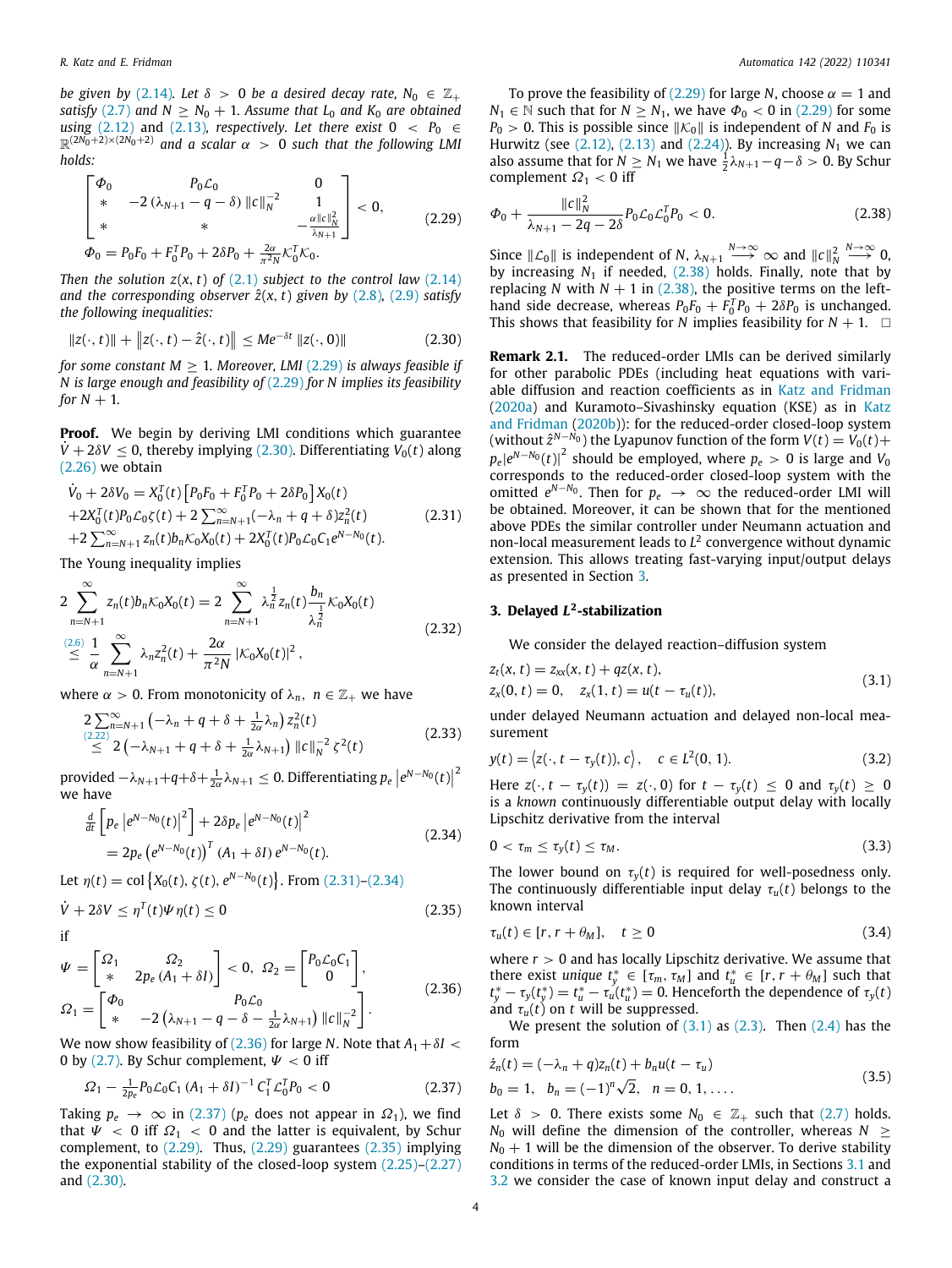$$
\dot{\hat{z}}_n(t) = (-\lambda_n + q)\hat{z}_n(t) + b_n u(t - \tau_u) \n- l_n [(\hat{z}(\cdot, t - \tau_y), c) - y(t)], \quad t \ge 0, \n\hat{z}_n(t) = 0, \quad t \le 0, \quad 0 \le n \le N.
$$
\n(3.6)

Here  $l_n$  ( $0 \le n \le N$ ) are scalars and  $l_{N_0+1} = \cdots = l_N = 0$ . In Section 3.3 we consider unknown  $\tau_u$ , where  $u(t - \tau_u)$  in the observer Eq. (3.6) is replaced by  $u(t - r)$ .

Recall the notations (2.10). Under the assumption (2.11),  $(A_0, C_0)$  is observable. Let  $L_0 = [l_0, \ldots, l_{N_0}]^T$  satisfy the Lyapunov inequality (2.12) for some 0 <  $P_0$  ∈  $\mathbb{R}^{(N_0+1)\times(N_0+1)}$ . Similarly, (2.5) implies that  $(A_0, B_0)$  is controllable. Let  $K_0 \in \mathbb{R}^{1 \times (N_0 + 1)}$  satisfy  $(2.13)$  for some  $0 < P_c \in \mathbb{R}^{(N_0+1)\times(N_0+1)}$ .

Let  $z(\cdot, 0) \in \mathcal{D}(\mathfrak{A})$ . In Sections 3.1-3.3 well-posedness of the closed-loop systems follows arguments similar to (2.15)– (2.18), together with the step method. These arguments are standard and we refer the reader to the arXiv version of this paper (Katz, Basre, & Fridman, 2021b), where they are explicitly shown. These arguments lead to existence of a unique classical solution *z* ∈ *C*([0, ∞), *L*<sup>2</sup>(0, 1)) ∩ *C*<sup>1</sup>((0, ∞) \ *S*, *L*<sup>2</sup>(0, 1)), where  $S = \{ \tau_u^* + j\tau_m \}_{j=0}^{\infty}$ . Moreover, *z*(·, *t*)  $\in$  *H*<sup>2</sup>(0, 1) with *z*<sub>*x*</sub>(0, *t*) = 0,  $z_x(1, t) = u(t - \tau_u(t))$  for  $t \in [0, \infty)$ . Here, the details are omitted due to space limitations.

### *3.1. Stabilization robust with respect to delays*

We propose the control law  $(2.14)$ , which is based on the *N*-dimensional observer (2.8), (3.6). Recall the estimation error given in  $(2.23)$ . The last term on the right-hand side of  $(3.6)$  can be written as

$$
\langle \hat{z}(\cdot, t-\tau_y), c \rangle - y(t) = -\sum_{n=0}^{N} c_n e_n(t-\tau_y) - \zeta(t-\tau_y) \qquad (3.7)
$$

with  $\zeta(t)$  given in (2.20) and satisfies (2.22). Then the error equations for  $t \geq 0$  and  $0 \leq n \leq N_0$  are

$$
\dot{e}_n(t) = (-\lambda_n + q)e_n(t) - l_n \left( \sum_{n=1}^N c_n e_n(t - \tau_y) + \zeta(t - \tau_y) \right), \quad e_n(t) = \langle z_0, \phi_n \rangle, \quad t \le 0.
$$
\n(3.8)

Recall the notations  $(2.10)$ ,  $(2.23)$  and  $(2.24)$  and let

$$
B_0 = \text{col}\left\{B_0, 0_{(N_0+1)\times 1}\right\}, C_0 = [0_{1\times(N_0+1)}, C_0],
$$
  
\n
$$
\gamma_y(t) = X_0(t - \tau_y) - X_0(t), \quad \gamma_r(t) = X_0(t - r) - X_0(t), \quad (3.9)
$$
  
\n
$$
\gamma_u(t) = X_0(t - \tau_u) - X_0(t - r).
$$

As in the non-delayed case, here  $e^{N-N_0}(t) = e^{A_1t}e(0)$  satisfies (2.25). Substituting  $e^{N-N_0}(t - \tau_y) = e^{-A_1 \tau_y} e^{N-N_0}(t)$ , the reducedorder (i.e. decoupled from  $\hat{z}^{N-N_0}(t)$ ) closed-loop system is governed by

$$
\dot{X}_0(t) = F_0 X_0(t) + B_0 K_0 [\Upsilon_u(t) + \Upsilon_r(t)] + \mathcal{L}_0 C_0 \Upsilon_y(t) \n+ \mathcal{L}_0 \zeta(t - \tau_y) + \mathcal{L}_0 C_1 e^{-A_1 \tau_y} e^{N - N_0}(t),
$$
\n(3.10)

$$
\dot{z}_n(t) = \quad (-\lambda_n + q)z_n(t) + b_n \mathcal{K}_0 X_0(t) \n+ b_n \mathcal{K}_0 \left[ \Upsilon_u(t) + \Upsilon_r(t) \right], \quad n > N,
$$

with  $\zeta(t)$  subject to (2.22), where  $e^{N-N_0}(t)$  is an exponentially decaying input. Note that  $\hat{z}^{N-N_0}(t)$  satisfies

$$
\dot{\hat{z}}^{N-N_0}(t) = A_1 \hat{z}^{N-N_0}(t) + B_1 \mathcal{K}_0 X_0(t - \tau_u)
$$
\n(3.11)

and is exponentially decaying provided  $X_0(t)$  is exponentially decaying. For  $L^2$ -stability analysis of (3.10), (2.25) we fix  $\delta_0 > \delta$ and define the Lyapunov functional

$$
W(t) := V(t) + \sum_{i=0}^{2} V_{S_i}(t) + \sum_{i=0}^{2} V_{R_i}(t),
$$
\n(3.12)

where *V*(*t*) is given by (2.28) and

$$
V_{S_0}(t) := \int_{t-r}^{t} e^{-2\delta_0(t-s)} |\mathcal{K}_0 X_0(s)|_{S_0}^2 ds,
$$
  
\n
$$
V_{R_0}(t) := r \int_{-r}^{0} \int_{t+\theta}^{t} e^{-2\delta_0(t-s)} |\mathcal{K}_0 \dot{X}_0(s)|_{R_0}^2 ds d\theta
$$
  
\n
$$
V_{S_1}(t) := \int_{t-r-\theta_M}^{t-r} e^{-2\delta_0(t-s)} |\mathcal{K}_0 X_0(s)|_{S_1}^2 ds,
$$
  
\n
$$
V_{R_1}(t) := \theta_M \int_{-r-\theta_M}^{-r} \int_{t+\theta}^{t} e^{-2\delta_0(t-s)} |\mathcal{K}_0 \dot{X}_0(s)|_{R_1}^2 ds d\theta
$$
  
\n
$$
V_{S_2}(t) := \int_{t-r_M}^{t} e^{-2\delta_0(t-s)} |\mathcal{X}_0(s)|_{S_2}^2 ds,
$$
  
\n
$$
V_{R_2}(t) := \tau_M \int_{-\tau_M}^{0} \int_{t+\theta}^{t} e^{-2\delta_0(t-s)} |\dot{X}_0(s)|_{R_2}^2 ds d\theta.
$$
\n(3.13)

Here  $S_2, R_2 > 0$  are square matrices of order  $2N_0 + 2$  and  $S_0$ ,  $R_0$ ,  $S_1$ ,  $R_1$  > 0 are scalars.  $V_{S_0}$  and  $V_{R_0}$  are introduced to compensate  $\Upsilon_r(t)$ .  $V_{S_1}$  and  $V_{R_1}$  are used to compensate  $\Upsilon_u(t)$ .  $V_{S_2}$ and  $V_{R_2}$  are used to compensate  $\gamma_y(t)$ . Finally, to compensate  $\zeta(t-\tau_{v})$  we will use Halanay's inequality:

# **Lemma 3.1** (*Halanay's inequality*)**.***.*

*Let*  $0 < \delta_1 < \delta_0$  *and let*  $W : [t_0 - \tau_M, \infty) \longrightarrow [0, \infty)$  *be an absolutely continuous function that satisfies*

$$
\dot{W}(t) + 2\delta_0 W(t) - 2\delta_1 \sup_{-\tau_M \leq \theta \leq 0} W(t + \theta) \leq 0, \quad t \geq t_0.
$$

*Then*  $W(t) \le \exp(-2\delta_{\tau_M}(t - t_0)) \sup_{-\tau_M \le \theta \le 0} W(t_0 + \theta), t \ge t_0$ *where*  $\delta_{\tau_M} > 0$  *is a unique positive solution of* 

$$
\delta_{\tau_M} = \delta_0 - \delta_1 \exp(2\delta_{\tau_M} \tau_M). \tag{3.14}
$$

To state the main result of this section, we employ the following notations for  $G_1 \in \mathbb{R}$  and  $G_2 \in \mathbb{R}^{2(N_0+1)\times 2(N_0+1)}$  and  $0 < \alpha, \alpha_1, \alpha_2 \in \mathbb{R}$ :

$$
\Psi_0 = \begin{bmatrix} \frac{\Theta}{*} & \frac{\Sigma_1}{2} & \Sigma_2\\ \frac{\Theta}{*} & \text{diag}\{ \Gamma_1, \Gamma_2 \} \end{bmatrix}, \quad \Theta = \begin{bmatrix} \Phi_{\text{delay}} & P_0 C_0\\ * & -2\delta_1 ||c||_N^{-2} \end{bmatrix},
$$
\n
$$
\Sigma_1 = \begin{bmatrix} P_0 C_0 C_0 - 2\delta_1 P_0 - \varepsilon_M S_2 & -\varepsilon_M S_2\\ 0 & 0 \end{bmatrix},
$$
\n
$$
\Sigma_2 = \begin{bmatrix} P_0 B_0 - \varepsilon_{r,M} K_0^T S_1 & \Xi_1 & -\varepsilon_{r,M} K_0^T S_1\\ 0 & 0 & 0 \end{bmatrix},
$$
\n
$$
\Gamma_1 = \begin{bmatrix} -2\delta_1 P_0 - \varepsilon_M (R_2 + S_2) & -\varepsilon_M (S_2 + G_2)\\ -\varepsilon_M (R_2 + S_2) \end{bmatrix},
$$
\n(3.15)

$$
F_2 = \begin{bmatrix} -\varepsilon_{r,M}(R_1 + S_1) + \frac{2\alpha_1}{\pi^2 N} & -\varepsilon_{r,M} S_1 & -\varepsilon_{r,M}(S_1 + G_1) \\ * & S_2 & -\varepsilon_{r,M} S_1 \\ * & * & -\varepsilon_{r,M}(R_1 + S_1) \end{bmatrix},
$$
  
\n
$$
\Phi_{\text{delay}} = \Phi_0 + (1 - \varepsilon_r) \mathcal{K}_0^T S_0 \mathcal{K}_0
$$
  
\n
$$
+ (\varepsilon_r - \varepsilon_{r,M}) \mathcal{K}_0^T S_1 \mathcal{K}_0 + (1 - \varepsilon_M) S_2,
$$
  
\n
$$
S_1 = P_0 B_0 - \varepsilon_r \mathcal{K}_0^T S_0 + (\varepsilon_r - \varepsilon_{r,M}) \mathcal{K}_0^T S_1,
$$
  
\n
$$
S_2 = \frac{2\alpha_2}{\pi^2 N} - \varepsilon_r (R_0 + S_0) + (\varepsilon_r - \varepsilon_{r,M}) S_1,
$$
  
\n
$$
A_0 = [F_0, \mathcal{L}_0, \mathcal{L}_0 C_0, 0, B_0, B_0, 0],
$$
  
\n
$$
\varepsilon_{\tau} = e^{-2\delta_0 \tau}, \quad \tau \in \{r, \tau_M, r + \theta_M\}.
$$

**Theorem 3.1.** *Consider* (3.1), *measurement* (3.2) *with*  $c \text{ ∈ } L^2(0, 1)$ *satisfying* (2.11)*, control law* (2.14)*. Let*  $\delta_0 > \delta > 0$  *and*  $\delta_1 =$  $\delta_0 - \delta$ *. Let*  $N_0 \in \mathbb{Z}_+$  *satisfy* (2.7) and  $N \geq N_0 + 1$ *. Assume that L*<sup>0</sup> *and K*<sup>0</sup> *are obtained using* (2.12) and (2.13)*, respectively. Given*  $r, \theta_M, \tau_M > 0$ , let there exist positive definite matrices  $P_0, S_2, R_2 \in$  $\mathbb{R}^{2(N_0+1)\times 2(N_0+1)}$ *, scalars*  $S_0$ *,*  $R_0$ *,*  $S_1$ *,*  $R_1$ *,*  $\alpha$ *,*  $\alpha_1$ *,*  $\alpha_2$  > 0*,*  $G_1 \in \mathbb{R}$  and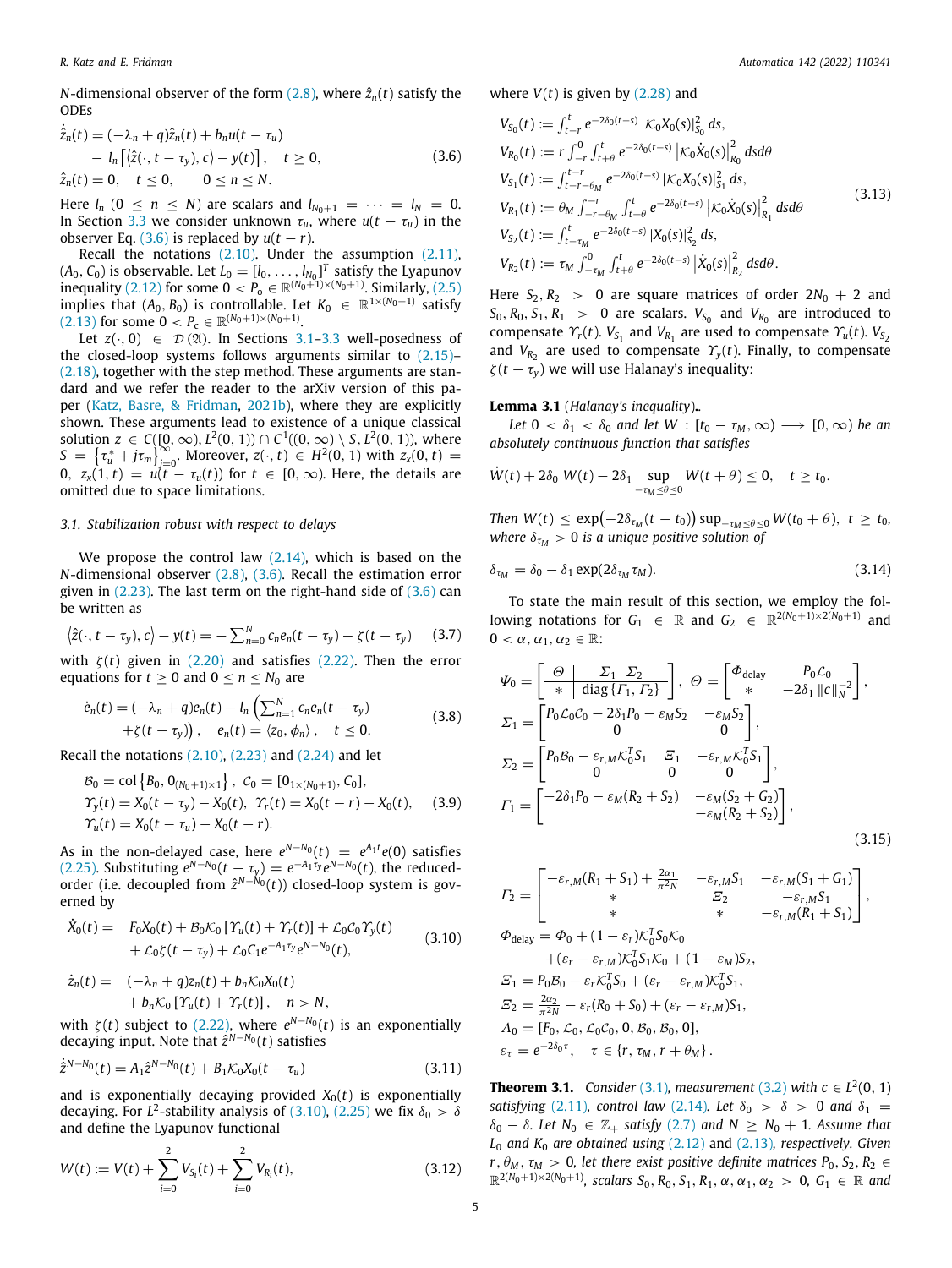$G_2 \in \mathbb{R}^{2(N_0+1)\times 2(N_0+1)}$  *such that* 

$$
\begin{bmatrix} R_1 & G_1 \\ * & R_1 \end{bmatrix} \geq 0, \quad\n\begin{bmatrix} R_2 & G_2 \\ * & R_2 \end{bmatrix} \geq 0, \\
\begin{bmatrix} -\lambda_{N+1} + q + \delta_0 & 1 & 1 \\ * & -\frac{2}{\lambda_{N+1}} \operatorname{diag}\{\alpha, \alpha_1, \alpha_2\} \end{bmatrix} < 0
$$
\n(3.16)

*and*

$$
\Psi_0 + \Lambda_0^T \left[ \mathcal{K}_0^T \left( r^2 R_0 + \theta_M^2 R_1 \right) \mathcal{K}_0 + \tau_M^2 R_2 \right] \Lambda_0 < 0 \tag{3.17}
$$

*hold. Then the solution*  $z(x, t)$  *to* (3.1) *under the control law* (2.14) *and the observer*  $\hat{z}(x, t)$  *defined by*  $(2.8)$ *,*  $(3.6)$  *satisfy* 

$$
||z(\cdot, t)|| + ||z(\cdot, t) - \hat{z}(\cdot, t)|| \le Me^{-\delta_{\tau_M} t} ||z(\cdot, 0)|| \tag{3.18}
$$

*for some M*  $\geq$  1*, where*  $\delta_{\tau_M}$   $>$  0 *is defined by* (3.14)*. Moreover, LMIs* (3.16)*,* (3.17) *are always feasible for large enough N and small enough*  $\tau_M$ ,  $\theta_M$  *and r and their feasibility for N implies feasibility for*  $N + 1$ .

**Proof.** Differentiating  $V(t)$  along  $(2.25)$ ,  $(3.10)$  we obtain *T*

$$
\dot{V} + 2\delta V = X_0^T(t) \left[ P_0 F_0 + F_0^T P_0 + 2\delta_0 P_0 \right] X_0(t) \n+ 2X_0^T(t) P_0 C_0 \zeta(t - \tau_y) + 2X_0^T(t) P_0 B_0 K_0 \left[ Y_u(t) + Y_r(t) \right] \n+ 2X_0^T(t) P_0 C_0 C_0 Y_y(t) + 2X_0^T(t) P_0 C_0 C_1 e^{-A\tau_y} e^{N - N_0}(t) \n+ 2 \sum_{n=N+1}^{\infty} (-\lambda_n + q + \delta_0) z_n^2(t) + 2p_e \left[ e^{N - N_0}(t) \right]_{A_1 + \delta_0 I}^2 \n+ 2 \sum_{n=N+1}^{\infty} z_n(t) b_n K_0 \left[ X_0(t) + Y_u(t) + Y_r(t) \right].
$$
\n(3.19)

By arguments similar to  $(2.32)$  we have

$$
2\sum_{n=N+1}^{\infty} z_n(t) b_n \kappa_0 \left[ X_0(t) + \Upsilon_u(t) + \Upsilon_r(t) \right]
$$
  
\n
$$
\leq \left[ \frac{1}{\alpha} + \frac{1}{\alpha_1} + \frac{1}{\alpha_2} \right] \sum_{n=N+1}^{\infty} \lambda_n z_n^2(t) + \frac{2\alpha}{\pi^2 N} \left| \kappa_0 X_0(t) \right|^2
$$
 (3.20)  
\n
$$
+ \frac{2\alpha_1}{\pi^2 N} \left| \kappa_0 \Upsilon_u(t) \right|^2 + \frac{2\alpha_2}{\pi^2 N} \left| \kappa_0 \Upsilon_r(t) \right|^2.
$$

Differentiation of  $V_{S_0}$  and  $V_{R_0}$  leads to

$$
\dot{V}_{S_0} + 2\delta_0 V_{S_0} = |\mathcal{K}_0 X_0(t)|_{S_0}^2 \n- \varepsilon_r |\mathcal{K}_0 X_0(t) + \mathcal{K}_0 \gamma_r(t)|_{S_0}^2 ,\n\dot{V}_{R_0} + 2\delta_0 V_{R_0} = r^2 |\mathcal{K}_0 \dot{X}_0(t)|_{R_0}^2 \n- r \int_{t-r}^t e^{-2\delta_0(t-s)} |\mathcal{K}_0 \dot{X}_0(s)|_{R_0}^2 ds.
$$
\n(3.21)

By using Jensen's inequality we have

$$
- r \int_{t-r}^t e^{-2\delta_0(t-s)} \left| \mathcal{K}_0 \dot{X}_0(s) \right|_{R_0}^2 ds \leq - \varepsilon_r \left| \mathcal{K}_0 \Upsilon_r(t) \right|_{R_0}^2.
$$
  
Let

$$
Q_{u}(t) = X_{0}(t - r - \theta_{M}) - X_{0}(t - \tau_{u}),
$$
  
\n
$$
Q_{y}(t) = X_{0}(t - \tau_{M}) - X_{0}(t - \tau_{y}).
$$
\n(3.22)

Differentiation of  $V_{S_i}$  and  $V_{R_i}$ ,  $i \in \{1, 2\}$ , gives:

$$
\dot{V}_{S_1} + 2\delta_0 V_{S_1} = \varepsilon_r |K_0 \Upsilon_r(t) + K_0 X_0(t)|_{S_1}^2
$$
\n
$$
- \varepsilon_{r+\theta_M} |K_0 (Q_u(t) + \Upsilon_u(t) + \Upsilon_r(t) + X_0(t))|_{S_1}^2,
$$
\n
$$
\dot{V}_{S_2} + 2\delta_0 V_{S_2} = |X_0(t)|_{S_2}^2
$$
\n
$$
- \varepsilon_{\tau_M} |Q_y(t) + \Upsilon_y(t) + X_0(t)|_{S_2}^2,
$$
\n
$$
\dot{V}_{R_1} + 2\delta_0 V_{R_1} = \theta_M^2 |K_0 \dot{X}_0(t)|_{R_1}^2
$$
\n
$$
- \theta_M \int_{t-r-\theta_M}^{t-r} e^{-2\delta_0(t-s)} |K_0 \dot{X}_0(s)|_{R_1}^2 ds,
$$
\n
$$
\dot{V}_{R_2} + 2\delta_0 V_{R_2} = \tau_M^2 |X_0(t)|_{R_2}^2
$$
\n
$$
- \tau_M \int_{t-\tau_M}^t e^{-2\delta_0(t-s)} |X_0(s)|_{R_2}^2 ds.
$$

By Jensen's and Park's inequalities (see Fridman (2014)) to obtain

$$
-\theta_{M} \int_{t-r-\theta_{M}}^{t-r} e^{-2\delta_{0}(t-s)} \left| \mathcal{K}_{0}\dot{\mathbf{X}}_{0}(s) \right|_{R_{1}}^{2} ds
$$
  
\n
$$
\leq -\varepsilon_{r+\theta_{M}} \left[ \mathcal{K}_{0} \mathcal{O}_{u}(t) \right]^{T} \left[ \begin{array}{cc} R_{1} & G_{1} \\ * & R_{1} \end{array} \right] \left[ \mathcal{K}_{0} \mathcal{O}_{u}(t) \right],
$$
  
\n
$$
-\tau_{M} \int_{t-\tau_{M}}^{t} e^{-2\delta_{0}(t-s)} \left| \dot{\mathbf{X}}_{0}(s) \right|_{R_{2}}^{2} ds
$$
  
\n
$$
\leq -\varepsilon_{\tau_{M}} \left[ \begin{array}{c} \gamma_{y}(t) \\ Q_{y}(t) \end{array} \right]^{T} \left[ \begin{array}{cc} R_{2} & G_{2} \\ * & R_{2} \end{array} \right] \left[ \begin{array}{c} \gamma_{y}(t) \\ Q_{y}(t) \end{array} \right].
$$

To compensate  $\zeta(t - \tau_v)$  we will use Halanay's inequality. Note that

$$
-2\delta_1 \sup_{-\tau_M \le \theta \le 0} W(t + \theta) \le -2\delta_1 V(t - \tau_y(t))
$$
  
\n
$$
\le -2\delta_1 \left[ \gamma_y(t) + X_0(t) \right]^T P_0 \left[ \gamma_y(t) + X_0(t) \right]
$$
  
\n
$$
-2\delta_1 ||c||_N^{-2} \zeta^2(t - \tau_y) - 2\delta_1 p_e \left| e^{N - N_0(t)} \right|_{e^{-2A_1 t y}}^2
$$
\n(3.23)

where  $\delta_0 = \delta_1 + \delta$ . Let  $\eta(t) = \text{col} \{X_0(t), \zeta(t - \tau_y), \Upsilon_y(t),\}$  $Q_y(t)$ ,  $K_0 \gamma_u(t)$ ,  $K_0 \gamma_r(t)$ ,  $K_0 Q_u(t)$ ,  $e^{N-N_0}(t)$ . Then due to (3.19)– (3.23) Halanay's inequality

$$
\dot{W}(t)+2\delta_0 W(t)-2\delta_1\sup\nolimits_{-\tau_M\leq\theta\leq0}W(t+\theta)
$$

$$
\leq \eta^{T}(t)\Psi_{1}\eta(t)+2\sum_{n=N+1}^{\infty}\varpi_{n}z_{n}^{2}(t)\leq 0, \ t\geq 0
$$

holds if

$$
\varpi_n = -\lambda_n + q + \delta_0 + \left[\frac{1}{2\alpha} + \frac{1}{2\alpha_1} + \frac{1}{2\alpha_2}\right] \lambda_n < 0, \ n > N,
$$
  

$$
\Psi_1 = \Psi_{\text{full}} + \Lambda^T \left[\mathcal{K}_0^T \left(r^2 R_0 + \theta_M^2 R_1\right) \mathcal{K}_0 + \tau_M^2 R_2\right] \Lambda < 0.
$$

Here

$$
\Lambda = [\Lambda_0, \mathcal{L}_0 C_1 e^{-A_1 \tau_y}], \ \Gamma_3 = 2p_e(A_1 + \delta_0 I - \delta_1 e^{-2A_1 \tau_y}),
$$

$$
\Psi_{\text{full}} = \begin{bmatrix} \Psi_0 & \Sigma_3 \\ * & \Gamma_3 \end{bmatrix}, \quad \Sigma_3 = \begin{bmatrix} P_0 \mathcal{L}_0 C_1 e^{-A_1 \tau_y} \\ 0 \end{bmatrix} . \tag{3.24}
$$

Monotonicity of  $\{\lambda_n\}_{n=1}^{\infty}$  and Schur's complement imply that  $\overline{w}_n$  < 0,  $n > N$  iff the second LMI in (3.16) holds. We have  $\Gamma_3 = 2p_e(A_1 + \delta_0 I - \delta_1 e^{-2A_1\tau_y})$  < 0 due to (2.7). Therefore, by Schur complement for  $p_e \rightarrow \infty$  we obtain that  $\Psi_1 < 0$  iff (3.17) holds. Hence, feasibility of (3.16), (3.17) and Lemma 3.1 lead to  $W(t) \leq \exp(-2\delta_{\tau_M}t) \sup_{-\tau_M \leq \theta \leq 0} W(\theta)$  for  $t \geq 0$ . The latter implies (3.18). Finally, note that (3.16) and (3.17) are *reducedorder* LMIs whose dimension is independent of *N*. By arguments similar to Theorem 3.1 in Katz and Fridman (2021a) it can be shown that (3.16) and (3.17) are feasible for large enough *N* and small enough  $\tau_M$ ,  $\theta_M$ , r. Moreover, by Schur complements, the LMIs feasibility for *N* implies their feasibility for  $N + 1$ .  $\square$ 

### *3.2. Predictor-based L*<sup>2</sup> *-stabilization: known input delay*

In this section we compensate the constant and known part *r* of  $\tau_u$  subject to (3.4) by using a classical predictor (Artstein, 1982; Selivanov & Fridman, 2016). Recall the observer (2.8) which satisfies (3.6). Using the notations (2.10),(2.17), (2.23) and (2.24) we obtain

$$
\dot{\hat{z}}^{N_0}(t) = A_0 \hat{z}^{N_0}(t) + B_0 u(t - \tau_u) + L_0 C_0 e^{N_0}(t - \tau_y) \n+ L_0 C_1 e^{N - N_0}(t - \tau_y) + L_0 \zeta(t - \tau_y), \quad t \ge 0.
$$
\n(3.25)

We propose the following predictor-based control law

$$
\bar{z}(t) = e^{A_0 r} \hat{z}^{N_0}(t) + \int_{t-r}^t e^{A_0(t-s)} B_0 u(s) ds, \ u(t) = K_0 \bar{z}(t) \qquad (3.26)
$$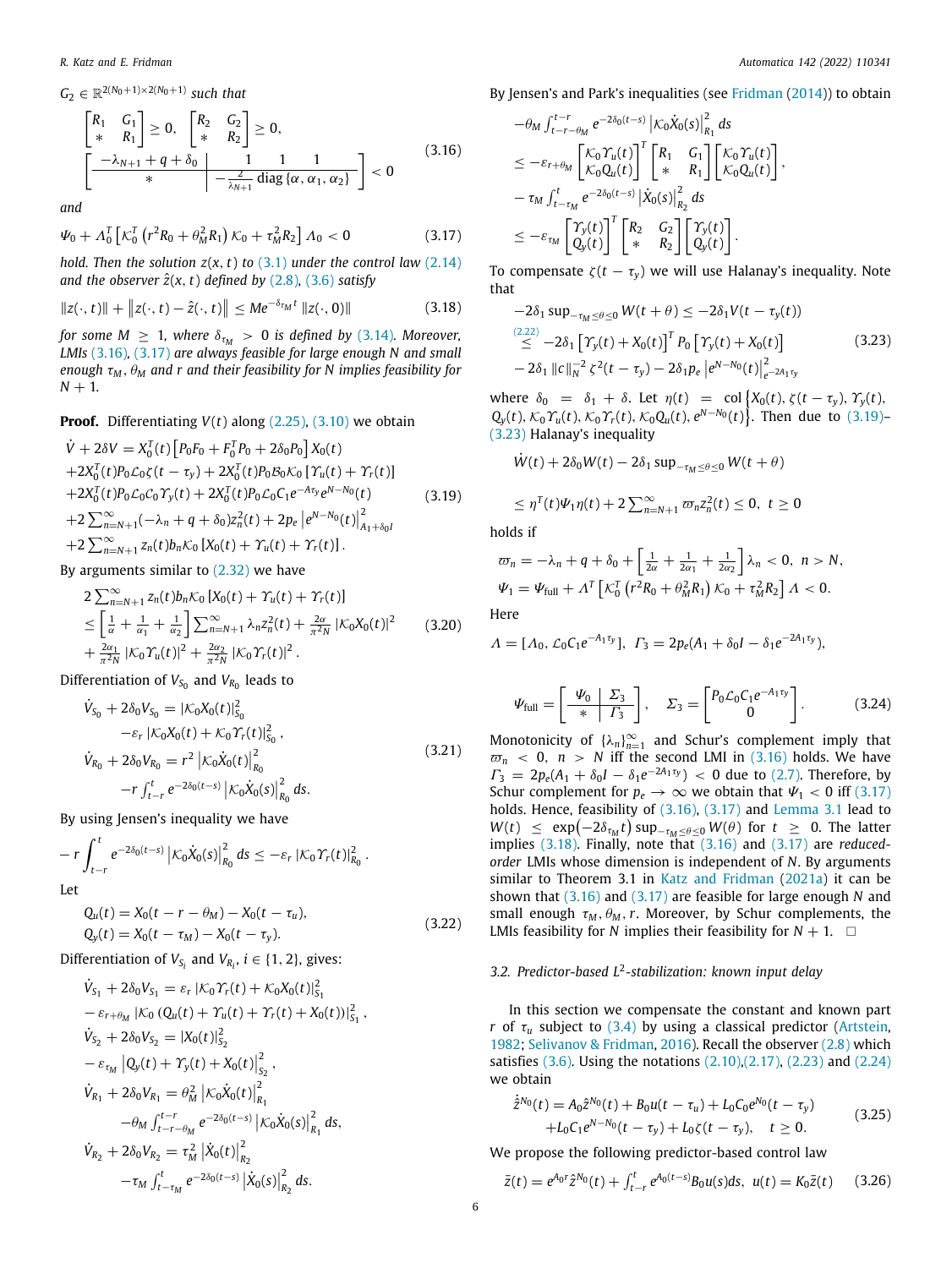Differentiating  $\bar{z}(t)$  and using  $(3.25)$  we obtain

$$
\dot{\bar{z}}(t) = A_0 \bar{z}(t) + B_0 u(t) \n+ e^{A_0 r} B_0 [u(t - \tau_u) - u(t - r)] + e^{A_0 r} L_0 \n\times \left[ C_0 e^{N_0} (t - \tau_y) + C_1 e^{N - N_0} (t - \tau_y) + \zeta (t - \tau_y) \right].
$$

We present the reduced-order closed-loop system as

$$
\dot{\bar{X}}(t) = \bar{F}_0 \bar{X}(t) + \bar{B}_0 \mathcal{K}_0 \bar{\Upsilon}_u(t) + \bar{\mathcal{L}}_0 \mathcal{C}_0 \bar{\Upsilon}_y(t) \n+ \bar{\mathcal{L}}_0 \zeta(t - \tau_y) + \bar{\mathcal{L}}_0 \mathcal{C}_1 e^{-A_1 \tau_y} e^{N - N_0}(t), \n\dot{z}_n(t) = (-\lambda_n + q) z_n(t) + b_n \mathcal{K}_0 \bar{X}(t) \n+ b_n \mathcal{K}_0 [\bar{\Upsilon}_u(t) + \bar{\Upsilon}_r(t)], \quad n > N, \quad t \ge 0,
$$
\n(3.27)

where

$$
\bar{X}(t) = \text{col}\{\bar{z}(t), e^{N_0}(t)\}, \ \ \bar{\Upsilon}_y(t) = \bar{X}(t - \tau_y) - \bar{X}(t),
$$

$$
\begin{aligned}\n\bar{\Upsilon}_{u}(t) &= \bar{X}(t - \tau_{u}) - \bar{X}(t - r), \ C_{0} = [0_{1 \times (N_{0}+1)}, C_{0}], \\
\bar{\Upsilon}_{r}(t) &= \bar{X}(t - r) - \bar{X}(t), \ \bar{L}_{0} = \text{col}\left\{e^{A_{0}r}L_{0}, -L_{0}\right\}, \\
\bar{Q}_{u}(t) &= \bar{X}(t - r - \theta_{M}) - \bar{X}(t - \tau_{u}), \\
\bar{Q}_{y}(t) &= \bar{X}(t - \tau_{M}) - \bar{X}(t - \tau_{y}), \\
\bar{F}_{0} &= \begin{bmatrix} A_{0} + B_{0}K_{0} & e^{A_{0}r}L_{0}C_{0} \\ 0 & A_{0} - L_{0}C_{0} \end{bmatrix}, \ \bar{B}_{0} = \text{col}\left\{e^{A_{0}r}B_{0}, 0\right\}.\n\end{aligned} \tag{3.28}
$$

As in the non-delayed case, here *e <sup>N</sup>*−*N*<sup>0</sup> (*t*) satisfies (2.25) and is exponentially decaying, whereas  $\zeta(t)$  satisfies (2.22). From (3.26) we have that exponential decay of  $X(t)$  implies exponential decay of  $X_0(t)$  in (2.24).

For  $L^2$ -stability analysis of (3.27), (2.25) we fix  $\delta_0$   $>$   $\delta$  and define the Lyapunov functional (3.12). Here  $V(t)$  and  $V_{S_i}$ ,  $V_{R_i}$ ,  $i \in$ {0, 1, 2} are given by (2.28) and (3.13), respectively, with *X*<sup>0</sup> replaced by  $\bar{X}$ . To state the main result of this section, let  $G_1 \in \mathbb{R}$ and  $G_2 \in \mathbb{R}^{2(N_0+1)\times 2(N_0+1)}$  and  $0 < \alpha, \alpha_1, \alpha_2 \in \mathbb{R}$ . We introduce

$$
\bar{\Psi}_0 = \begin{bmatrix} \frac{\bar{\Theta}}{2} & \bar{\Sigma}_1 & \bar{\Sigma}_2\\ \frac{\bar{\Theta}}{2} & \bar{\Theta}_1 & \bar{\Theta}_2\\ \frac{\bar{\Theta}}{2} & \bar{\Theta}_1 & -2\delta_1 |\mathcal{C}||_N^{-2} \end{bmatrix},
$$
\n
$$
\bar{\Sigma}_1 = \begin{bmatrix} P_0 \bar{\mathcal{L}}_0 C_0 - 2\delta_1 P_0 - \varepsilon_M S_2 & -\varepsilon_M S_2\\ 0 & 0 & 0 \end{bmatrix},
$$
\n
$$
\bar{\Sigma}_2 = \begin{bmatrix} P_0 \bar{\mathcal{B}}_0 - \varepsilon_{r,M} \mathcal{K}_0^T S_1 & \bar{\mathcal{E}}_1 & -\varepsilon_{r,M} \mathcal{K}_0^T S_1\\ 0 & 0 & 0 \end{bmatrix},
$$
\n
$$
\bar{\Phi} = P_0 \bar{F}_0 + \bar{F}_0^T P_0 + 2\delta P_0 + (1 - \varepsilon_r) \mathcal{K}_0^T S_0 \mathcal{K}_0
$$
\n
$$
+ \frac{2\alpha}{\pi^2 N} \mathcal{K}_0^T \mathcal{K}_0 + (\varepsilon_r - \varepsilon_{r,M}) \mathcal{K}_0^T S_1 \mathcal{K}_0 + (1 - \varepsilon_M) S_2,
$$
\n
$$
\bar{\mathcal{E}}_1 = -\varepsilon_r \mathcal{K}_0^T S_0 + (\varepsilon_r - \varepsilon_{r,M}) \mathcal{K}_0^T S_1,
$$
\n
$$
\bar{\Lambda}_0 = [\bar{F}_0, \bar{\mathcal{L}}_0, \bar{\mathcal{L}}_0 \mathcal{C}_0, 0, \bar{\mathcal{B}}_0, 0, 0]
$$

where  $\Gamma_i$ ,  $i \in \{1, 2, 3\}$  and  $\varepsilon_{\tau}$ ,  $\tau \in \{r, \tau_M, r + \theta_M\}$  are given in (3.15), (3.24).

**Theorem 3.2.** Consider (3.1), measurement (3.2) with  $c \in L^2(0, 1)$ *satisfying* (2.11)*, control law* (3.26)*. Let*  $\delta_0$  >  $\delta$  > 0 *and*  $\delta_1$  = δ<sup>0</sup> − δ*. Let N*<sup>0</sup> ∈ Z<sup>+</sup> *satisfy* (2.7) *and N* ≥ *N*<sup>0</sup> + 1*. Assume that L*<sup>0</sup> *and K*<sup>0</sup> *are subject to* (2.12) and (2.13)*, respectively. Given*  $r, \theta_M, \tau_M > 0$ , let there exist positive definite matrices  $P_0, S_2, R_2 \in \mathbb{R}^{2(N_0+1)\times 2(N_0+1)}$ , scalars  $S_0, R_0, S_1, R_1, \alpha, \alpha_1, \alpha_2 > 0$ ,  $G_1 \in \mathbb{R}$  and  $G_2 \in \mathbb{R}^{2(N_0+1)\times 2(N_0+1)}$  *such that* (3.16) *and* 

$$
\bar{\Psi}_0 + \bar{A}_0^T \left[ \mathcal{K}_0^T \left( r^2 R_0 + \theta_M^2 R_1 \right) \mathcal{K}_0 + \tau_M^2 R_2 \right] \bar{A}_0 < 0. \tag{3.29}
$$

*hold. Then the solution*  $z(x, t)$  *to*  $(3.1)$  *under the control law*  $(3.26)$ *and the corresponding observer*  $\hat{z}(x, t)$  *defined by* (2.8)*,* (3.6*) satisfy* (3.18) *for some M* > 0 *and*  $\delta_{\tau_M}$  > 0 *defined by* (3.14)*. LMIs* (3.16) and (3.29) are feasible if N is large enough and  $\tau_M$ ,  $\theta_M$ , r are small *enough. Feasibility of* (3.16) and (3.29) *for N implies their feasibility for*  $N + 1$ *.* 

**Proof.** The proof is essentially identical to proof of Theorem 3.1. Hence, we only state the differences. Let  $\eta(t) = \text{col} \{\bar{X}(t), \zeta(t - \tau_y),\}$  $\overline{\hat{\Upsilon}}_y(t), \overline{\hat{Q}}_y(t), \overline{\hat{X}_0 \hat{\Upsilon}_u(t)}, \overline{\hat{X}_0 \hat{\Upsilon}_r(t)}, \overline{\hat{X}_0 \hat{Q}_u(t)}, e^{N-N_0}(t)\}$ . By arguments similar to  $(3.19)$ – $(3.23)$  we obtain

$$
\dot{W}(t) + 2\delta_0 W(t) - 2\delta_1 \sup_{-\tau_M \le \theta \le 0} W(t + \theta) \n\le \eta^T(t)\Psi_2 \eta(t) + 2 \sum_{n=N+1}^{\infty} \sigma_n z_n^2(t) \le 0, \quad t \ge 0,
$$
\n(3.30)

if

$$
\varpi_n = -\lambda_n + q + \delta_0 + \left[\frac{1}{2\alpha} + \frac{1}{2\alpha_1} + \frac{1}{2\alpha_2}\right] \lambda_n < 0, \ n > N,
$$
  

$$
\Psi_2 = \bar{\Psi} + \bar{\Lambda}^T \left[\mathcal{K}_0^T \left(r^2 R_0 + \theta_M^2 R_1\right) \mathcal{K}_0 + \tau_M^2 R_2\right] \bar{\Lambda} < 0.
$$
  
(3.31)

Here  $\bar{\Lambda} = [\bar{\Lambda}_0, \bar{\mathcal{L}}_0 C_1 e^{-A_1 \tau_y}]$  and

$$
\bar{\Psi} = \begin{bmatrix} \bar{\Psi}_0 & \Sigma_3 \\ \hline \ast & \Gamma_3 \end{bmatrix}, \ \Sigma_3 = \begin{bmatrix} P_0 \bar{\mathcal{L}}_0 C_1 e^{-A_1 \tau_y} \\ 0 \end{bmatrix} . \tag{3.32}
$$

Monotonicity of  $\{\lambda_n\}_{n=1}^{\infty}$  and Schur's complement imply that  $\overline{w}_n$  < 0,  $n > N$  iff the second LMI in (3.16) holds. Finally, note that (2.7) implies  $\Gamma_3 < 0$ . By Schur complement and  $p_e \to \infty$ ,  $\Psi_2$  < 0 iff (3.29) holds. Note that (3.16) and (3.29) are again of reduced-order (i.e., the dimension is independent of  $N$ ).  $\square$ 

## *3.3. Predictor-based L*<sup>2</sup> *-stabilization: unknown input delay*

In this section we assume an input delay  $\tau_u(t) = r + \theta(t)$  with a known constant part  $r > 0$  and unknown  $\theta(t) \in [0, \theta_M]$ . Since  $\theta(t)$  is unknown, the observer (2.8) is designed to satisfy (3.6) with  $u(t - \tau_u)$  *replaced* by  $u(t - r)$ . Therefore, (3.25) is modified as follows:

$$
\dot{\hat{z}}^{N_0}(t) = A_0 \hat{z}^{N_0}(t) + B_0 u(t-r) + L_0 C_0 e^{N_0}(t-\tau_y) + L_0 C_1 e^{N-N_0}(t-\tau_y) + L_0 \zeta(t-\tau_y)
$$
\n(3.33)

*whereas*  $\hat{z}^{N-N_0}(t)$  satisfies

$$
\dot{\tilde{z}}^{N-N_0}(t) = A_1 \hat{z}^{N-N_0}(t) + B_1 u(t-r).
$$
\n(3.34)

Furthermore, the estimation error satisfies

$$
\dot{e}^{N_0}(t) = A_0 e^{N_0}(t) + B_0[u(t - \tau_u) - u(t - r)]
$$
  
\n
$$
-L_0[C_0 e^{N_0}(t - \tau_y) + C_1 e^{N - N_0}(t - \tau_y) + \zeta(t - \tau_y)], \qquad (3.35)
$$
  
\n
$$
\dot{e}^{N - N_0}(t) = A_1 e^{N - N_0}(t) + B_1[u(t - \tau_u) - u(t - r)].
$$

As in Katz and Fridman (2021a), uncertainty in τ*<sup>u</sup>* leads to *coupling* of  $e^{N-N_0}(t)$  with  $u(t)$ . We propose the predictor-based control law (3.26). Differentiating  $\bar{z}(t)$  and using (3.33) we obtain

$$
\dot{\bar{z}}(t) = (A_0 + B_0 K_0) \bar{z}(t) + e^{A_0 r} L_0
$$
\n
$$
\times \left[ C_0 e^{N_0} (t - \tau_y) + C_1 e^{N - N_0} (t - \tau_y) + \zeta (t - \tau_y) \right]
$$
\n(3.36)

Differently from the case of a known  $\tau_u$ , we introduce

$$
\bar{X}(t) = \text{col}\{\bar{z}(t), e^{N_0}(t), e^{N - N_0}(t)\}\tag{3.37}
$$

as the closed-loop state, which includes  $e^{N-N_0}(t)$ . Note that differently from Katz and Fridman (2021a),  $\hat{z}^{N-N_0}(t)$  is not a part of  $\bar{X}(t)$ . Therefore, for a given *N*, the LMIs subsequently obtained will not be of reduced-order, but are of essentially smaller dimension than in Katz and Fridman (2021a). Recall  $\overline{Q}_{u}(t)$ ,  $\overline{Q}_{y}(t)$ ,  $\overline{\Upsilon}_{u}(t)$ ,  $\overline{\Upsilon}_{y}(t)$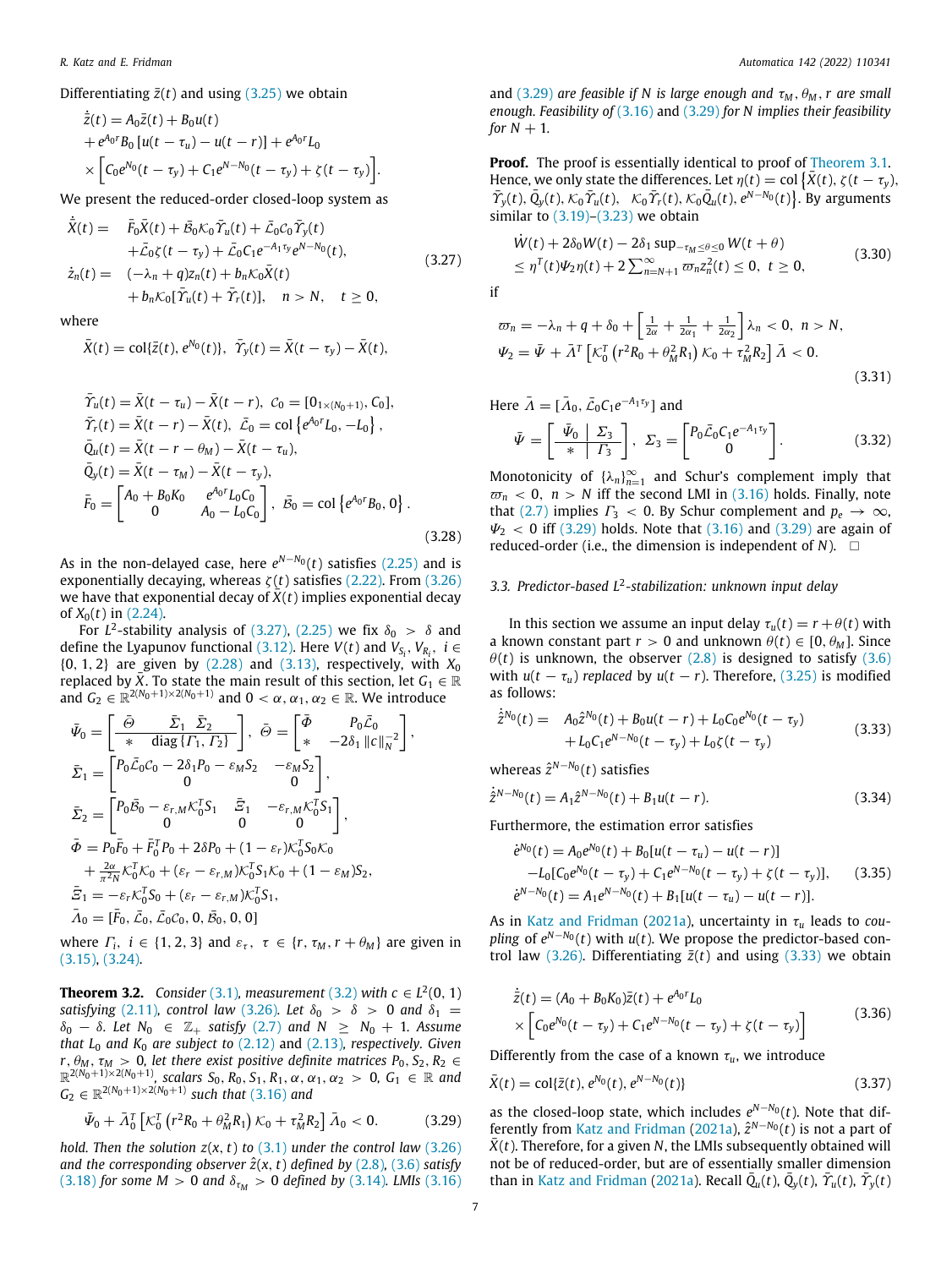and  $\bar{\gamma}_r(t)$  given in (3.28) and let

$$
\begin{aligned}\n\bar{F} &= \begin{bmatrix} A_0 + B_0 K_0 & e^{A_0 r} L_0 C_0 & e^{A_0 r} L_0 C_1 \\
0 & A_0 - L_0 C_0 & -L_0 C_1 \\
0 & 0 & A_1 \end{bmatrix}, \\
\bar{L} &= \text{col}\left\{ e^{A_0 r} L_0, -L_0, 0 \right\}, \quad C = [0_{1 \times (N_0 + 1)}, C_0, C_1], \\
\bar{B} &= \text{col}\left\{ 0_{(N_0 + 1) \times 1}, B_0, B_1 \right\}, \quad K_0 = [K_0, 0, 0].\n\end{aligned}
$$

The closed-loop system is governed by

$$
\dot{\bar{X}}(t) = \bar{F}\bar{X}(t) + \bar{B}\mathcal{K}_0\bar{\Upsilon}_u(t) + \bar{\mathcal{L}}\mathcal{C}\bar{\Upsilon}_y(t) + \bar{\mathcal{L}}\zeta(t - \tau_y),
$$
\n
$$
\dot{z}_n(t) = (-\lambda_n + q)z_n(t) + b_n\mathcal{K}_0\bar{X}(t) + b_n\mathcal{K}_0\bar{Y}(t) + \bar{\Upsilon}_r(t)], \quad n > N, \quad t \ge 0
$$
\n(3.38)

where  $\zeta(t)$  satisfies (2.22). From (3.34) follows that  $\hat{z}^{N-N_0}(t)$  is exponentially decaying if the closed-loop system (3.38) is exponentially decaying.

For  $L^2$ -stability of the closed-loop system (3.38) let  $\delta_0 > \delta$ and define the Lyapunov functional  $(3.12)$  with  $V(t)$  replaced by *V*<sub>0</sub>(*t*), given in (2.28), *V*<sub>*S*<sup>*i*</sup>, *V*<sub>*R*<sup>*i*</sup>, *i* ∈ {0, 1, 2} given in (3.13) and</sub></sub>  $X_0(t)$  is replaced by  $\bar{X}(t)$  everywhere. To state the main result of this section, let  $G_1 \in \mathbb{R}$  and  $G_2 \in \mathbb{R}^{(N+N_0+2)\times(N+N_0+2)}$  and  $0 < \alpha, \alpha_1, \alpha_2 \in \mathbb{R}$ . Let

$$
\bar{\Psi}_1 = \begin{bmatrix} \bar{\Psi}_2 & \Sigma_4 & \Sigma_5 \\ \hline \ast & \text{diag} \{ \Gamma_1, \Gamma_2 \} \end{bmatrix}, \quad \bar{\Psi}_2 = \begin{bmatrix} \bar{\Phi}_1 & P_0 \bar{C} \\ \ast & -2\delta_1 ||c||_N^{-2} \end{bmatrix}
$$
  
\n
$$
\Sigma_4 = \begin{bmatrix} P_0 \bar{C}C - 2\delta_1 P_0 - \varepsilon_M S_2 & -\varepsilon_M S_2 \\ 0 & 0 & 0 \end{bmatrix},
$$
  
\n
$$
\Sigma_5 = \begin{bmatrix} P_0 \bar{B} - \varepsilon_{r,M} \mathcal{K}_0^T S_1 & \bar{\Sigma}_1 & -\varepsilon_{r,M} \mathcal{K}_0^T S_1 \\ 0 & 0 & 0 \end{bmatrix},
$$
  
\n
$$
\bar{\Lambda}_1 = [\bar{F}, \bar{L}, \bar{L}C, 0, \bar{B}, 0, 0]
$$
  
\n
$$
\bar{\Phi}_1 = P_0 \bar{F} + \bar{F}^T P_0 + 2\delta P_0 + (1 - \varepsilon_r) \mathcal{K}_0^T S_0 \mathcal{K}_0
$$
  
\n
$$
+ \frac{2\alpha}{\pi^2 N} \mathcal{K}_0^T \mathcal{K}_0 + (\varepsilon_r - \varepsilon_{r,M}) \mathcal{K}_0^T S_1 \mathcal{K}_0 + (1 - \varepsilon_M) S_2,
$$
  
\nwith  $\Gamma_1, \Gamma_2$  given in (3.15).

**Theorem 3.3.** *Consider* (3.1) *with* unknown *input delay*  $\tau_u(t)$ *, measurement* (3.2) with  $c \in L^2(0, 1)$  satisfying (2.11), control law (3.26)*.* Let  $\delta_0 > \delta > 0$  and  $\delta_1 = \delta_0 - \delta$ *.* Let  $N_0 \in \mathbb{Z}_+$  satisfy (2.7) *and*  $N \geq N_0 + 1$ *. Let*  $L_0$  *and*  $K_0$  *satisfy* (2.12) and (2.13)*, respectively. Given r*,  $\theta_M$ ,  $\tau_M$  > 0, let there exist positive definite matrices  $P_0, S_2, R_2 \in \mathbb{R}^{(N+N_0+2)\times(N+N_0+2)}$ , scalars  $S_0, R_0, S_1, R_1, \alpha, \alpha_1, \alpha_2 > 0$ 0,  $G_1$  ∈ ℝ *and*  $G_2$  ∈ ℝ<sup> $(N+N_0+2)×(N+N_0+2)$  *such that* (3.16) *and*</sup>

$$
\bar{\Psi}_1 + \bar{\Lambda}_1^T \left[ \mathcal{K}_0^T \left( r^2 R_0 + \theta_M^2 R_1 \right) \mathcal{K}_0 + \tau_M^2 R_2 \right] \bar{\Lambda}_1 < 0 \tag{3.39}
$$

*hold. Then the solution z*(*x*, *t*) *to* (3.1) *under the control law* (3.26) *and the observer*  $\hat{z}(x, t)$  *defined by* (2.8), (3.33) and (3.34) *satisfy* (3.18) *for some M* > 0 *and*  $\delta_{\tau_M}$  > 0 *defined by* (3.14)*. The LMIs* (3.16) and (3.39) *are always feasible if N is large enough and*  $\tau_M$ ,  $\theta_M$ , r are small enough.

**Proof.** The proof is essentially identical to proof of Theorem 3.1. Hence, we only state the differences. Let  $\eta(t) = \text{col} \{\bar{X}(t), \zeta(t - \tau_y),\}$  $\bar{T}_y(t)$ ,  $\bar{\mu}_y(t)$ ,  $\bar{\mathcal{K}}_0 \bar{\mathcal{V}}_u(t)$ ,  $\bar{\mathcal{K}}_0 \bar{\mathcal{V}}_r(t)$ ,  $\bar{\mathcal{K}}_0 \bar{\mathcal{Q}}_u(t)$  Similar to (3.19)–(3.23) we obtain

$$
\dot{W}(t) + 2\delta_0 W(t) - 2\delta_1 \sup_{-\tau_M \leq \theta \leq 0} W(t + \theta)
$$
  
\n
$$
\leq \eta^T(t)\Psi_3 \eta(t) + 2 \sum_{n=N+1}^{\infty} \varpi_n z_n^2(t) \leq 0, \ t \geq 0,
$$

$$
if
$$

$$
\varpi_n = -\lambda_n + q + \delta_0 + \left[\frac{1}{2\alpha} + \frac{1}{2\alpha_1} + \frac{1}{2\alpha_2}\right] \lambda_n < 0, \ n > N,
$$
  

$$
\Psi_3 = \bar{\Psi}_1 + \bar{\Lambda}_1^T \left[\mathcal{K}_0^T \left(r^2 R_0 + \theta_M^2 R_1\right) \mathcal{K}_0 + \tau_M^2 R_2\right] \bar{\Lambda}_1 < 0.
$$
  
(3.40)

**Table 1**

|  | Minimal N that guarantees decay rate $\delta$ : non-delayed case. |  |  |  |
|--|-------------------------------------------------------------------|--|--|--|
|  |                                                                   |  |  |  |

|                |      |      |       |       | ر.,   |
|----------------|------|------|-------|-------|-------|
|                |      |      |       |       | ٠     |
| $\mathbf{v}_0$ | $-5$ | -5   | $-7$  | $-13$ | $-18$ |
| L٥             | 5.5  | 8.33 | 11.67 | 21.6  | 29.8  |

**Table 2**

| Minimal N for the stability; given r and $\tau_M = \theta_M = 10^{-7}$ . |      |     |      |                          |      |  |
|--------------------------------------------------------------------------|------|-----|------|--------------------------|------|--|
|                                                                          | 0.06 | 0.1 | 0.14 | 0.18                     | 0.26 |  |
| Theorem 3.1<br>Theorems 3.2, 3.3                                         |      |     | 14   | $\overline{\phantom{a}}$ |      |  |
|                                                                          |      |     |      |                          |      |  |

Schur's complement imply that  $\varpi_n < 0$ ,  $n > N$  iff the second LMI in (3.16) holds, whereas  $\Psi_3 < 0$  iff (3.39).  $\Box$ 

#### **4. Example: temperature control in a rod**

Consider control of heat flow in the rod with constant thermal conductivity, mass density, specific heat and reaction coefficient (Christofides, 2001; Curtain & Morris, 2009). The control action effects the heat flow at one end, while keeping the heat flow in the other end fixed. The model of spatiotemporal evolution of the dimensionless rod temperature (denoted by  $z(x, t)$ ) is given by  $(2.1)$ , where *q* is the reaction coefficient. We consider  $q = 3$ , which results in an unstable open-loop system. The measurement of the distributed rod temperature is given by  $(2.2)$ , where  $c(x) = \chi_{[0.3,0.9]}(x)$  (i.e., an indicator function of [0.3, 0.9]). We aim to stabilize the rod temperature at the unstable steady state  $z(x, t) = 0.$ 

The observer and controller gains are found from (2.12) and (2.13). For non-delayed stabilization we consider  $\delta \in \{0.1, 1, 2, 5\}$ which result in  $N_0 = 0$ . For each  $\delta$  we compute the corresponding gains and find the minimum value of *N* such that the LMI of Theorem 2.1 holds (see Table 1).

For delayed stabilization we choose  $\delta = 0$ , which results in  $N_0 = 0$ . The controller and observer gains are given by

$$
K_0 = -5.5, \quad L_0 = 5.5. \tag{4.1}
$$

We verify the feasibility of LMIs of Theorems 3.1 (no predictor), 3.2 (predictor, known  $\tau_u$ ) and 3.3 (predictor, unknown  $\tau_u$ ) for  $\delta_0 = \delta_1$ . Since the corresponding LMIs are strict, feasibility with  $\delta = 0$  implies their feasibility for small enough  $\delta_* > 0$ . In the first test we fix  $\tau_M = \theta_M = 10^{-7}$  and find the minimal value of *N* which guarantees the feasibility of the LMIs for increasing values of *r*. The results are given in Table 2. It is seen that predictor allows to increase the maximal value of *r* from 0.14 till 0.3. The maximum value of *r*, with corresponding *N*, for which the LMIs of Theorems 3.1, 3.2 and 3.3 were found feasible are  $r = 0.16$  ( $N =$ 18),  $r = 0.44$  ( $N = 24$ ) and  $r = 0.41$  ( $N = 26$ ), respectively.

In the second test we fix  $\tau_M = \theta_M$  and find the maximum value of *r* and the corresponding minimal value of *N* for which LMIs are feasible. The results are given in Table 3. It is seen that for  $\theta_M = \tau_M = 0.01$  the LMIs of Theorems 3.2 and 3.3 allow for larger *r* than in Theorem 3.1. For  $\theta_M = \tau_M = 0.04$  the same comparison holds only for Theorems 3.1 and 3.2, whereas no feasibility was obtained in Theorem 3.3 due to higher-dimensional LMIs for  $N =$ 30.

Our reduced-order LMIs are feasible for larger values of *N* than in Katz and Fridman (2021a) (where for  $N > 9$  we could not verify LMIs) due to a significantly lower computational complexity. A larger *N* allows larger delays in example. For additional LMI simulations with different gains see Katz et al. (2021a).

For simulations of the solutions to the closed-loop systems we choose observer and controller gains given by  $(4.1)$ . We fix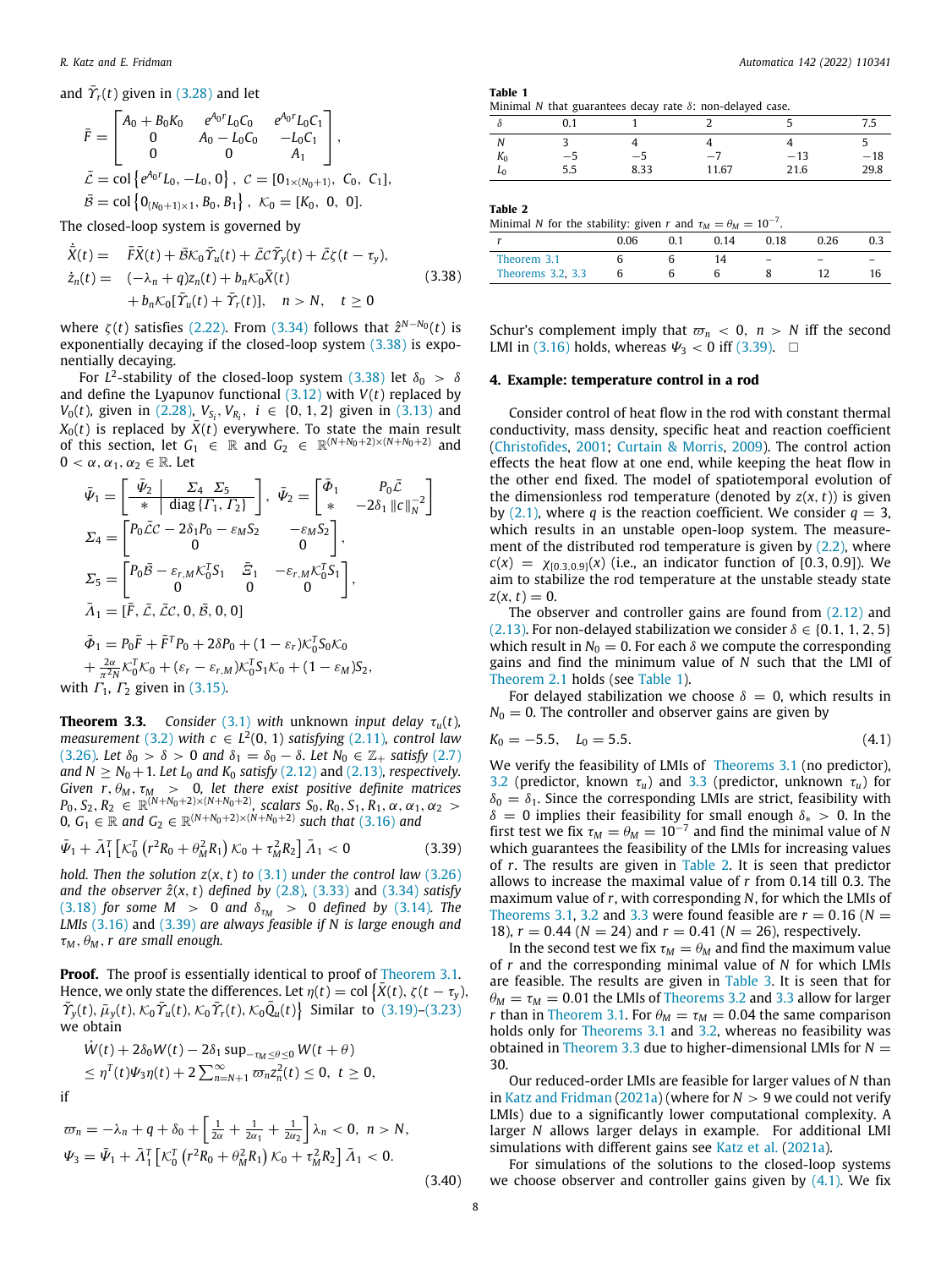#### **Table 3**

Maximal *r* and minimal *N* that guarantee the stability.

| $\tau_M = \theta_M$ | 0.01                  | 0.04                     |
|---------------------|-----------------------|--------------------------|
| Theorem 3.1         | $r = 0.14$ , $N = 30$ | $r = 0.12$ , $N = 30$    |
| Theorem 3.2         | $r = 0.3$ , $N = 30$  | $r = 0.25$ , $N = 30$    |
| Theorem 3.3         | $r = 0.25$ , $N = 22$ | $\overline{\phantom{0}}$ |



**Fig. 1.** Simulation results for known  $\tau_u$ . Top: stability confirming the LMI results. Bottom: instability without predictor.

 $\tau_M$  =  $\theta_M$  = 0.01 and choose the *known* delays  $\tau_u(t)$  =  $r$  +  $0.01\sin^2(120t)$  and  $\tau_y(t) = 0.01\cos^2(120t)$ . Note that  $\dot{\tau}_y < 1$  and  $\dot{\tau}_u$  < 1 *does not* hold. We choose  $r_{\text{max}}$  and *N* given in the first column and the first two lines of Table 3. For the initial condition  $z(x, 0) = 10x^2(1 - x)^2$  we do simulations of the closed-loop systems (3.10) (without predictor) and (3.27) (with predictor) and the ODEs satisfied by  $\hat{z}^{N-N_0}(t)$ . In both cases, we simulate the ODEs of  $z_n(t)$  for  $N + 1 \leq n \leq 50$ . The value of  $\zeta(t)$ , given by (2.20), is approximated by  $\zeta(t) \approx \sum_{n=N+1}^{50} c_n z_n(t)$ . Results of the simulations are given at the top of Fig. 1 and confirm our theoretical results. Moreover, a simulation for  $r = 0.22$  and  $N = 30$  without predictor shows instability (see the bottom of Fig. 1). The use of predictor allows to stabilize for a larger  $r = 0.3$ with  $N = 30$ .

## **5. Conclusion**

We suggested a finite-dimensional observer-based control of the 1D heat equation under Neumann actuation, non-local measurement and fast-varying input/output delays. Reduced-order LMI stability conditions were derived. Classical predictors were used to enlarge the delays.

#### **References**

- Artstein, Z. (1982). Linear systems with delayed controls: a reduction. *IEEE Transactions on Automatic Control*, *27*(4), 869–879.
- Balas, M. J. (1988). Finite-dimensional controllers for linear distributed parameter systems: exponential stability using residual mode filters. *Journal of Mathematical Analysis and Applications*, *133*(2), 283–296.
- Christofides, P. (2001). *Nonlinear and robust control of PDE systems: methods and applications to transport reaction processes*. Springer.
- Curtain, R. (1982). Finite-dimensional compensator design for parabolic distributed systems with point sensors and boundary input. *IEEE Transactions on Automatic Control*, *27*(1), 98–104.
- Curtain, R., & Morris, K. (2009). Transfer functions of distributed parameter systems: A tutorial. *Automatica*, *45*(5), 1101–1116.
- Espitia, N., Karafyllis, I., & Krstic, M. (2021). Event-triggered boundary control of constant-parameter reaction–diffusion PDEs: a small-gain approach. *Automatica*, *128*, Article 109562.
- Fridman, E. (2014). *Introduction to time-delay systems: analysis and control*. Birkhauser, Systems and Control, Foundations and Applications.
- Fridman, E., & Blighovsky, A. (2012). Robust sampled-data control of a class of semilinear parabolic systems. *Automatica*, *48*, 826–836.
- Ghantasala, S., & El-Farra, N. (2012). Active fault-tolerant control of sampled-data nonlinear distributed parameter systems. *International Journal of Robust and Nonlinear Control, 22(1), 24-42.*
- Harkort, C., & Deutscher, J. (2011). Finite-dimensional observer-based control of linear distributed parameter systems using cascaded output observers. *International Journal of Control*, *84*(1), 107–122.
- Karafyllis, I., & Krstic, M. (2017). *Predictor feedback for delay systems: implementations and approximations*. Springer.
- Karafyllis, I., & Krstic, M. (2018). Sampled-data boundary feedback control of 1-D parabolic PDEs. *Automatica*, *87*, 226–237.
- Katz, R., Basre, I., & Fridman, E. (2021a). Delayed finite-dimensional observerbased control of 1D heat equation under Neumann actuation. In *2021 European control conference*.
- Katz, R., Basre, I., & Fridman, E. (2021b). Delayed finite-dimensional observerbased control of 1D heat equation under Neumann actuation. arXiv preprint arXiv: arXiv:2011.10780v2.
- Katz, R., & Fridman, E. (2020a). Constructive method for finite-dimensional observer-based control of 1-D parabolic PDEs. *Automatica*, *122*, Article 109285.
- Katz, R., & Fridman, E. (2020b). Finite-dimensional control of the Kuramoto-Sivashinsky equation under point measurement and actuation. In *59th IEEE conference on decision and control*.
- Katz, R., & Fridman, E. (2021). Finite-dimensional control of the heat equation: Dirichlet actuation and point measurement. *European Journal of Control*, *62*, 158–164.
- Katz, R., & Fridman, E. (2021a). Delayed finite-dimensional observer-based control of 1-d parabolic PDEs. *Automatica*, *123*, Article 109364.
- Katz, R., Fridman, E., & Selivanov, A. (2021). Boundary delayed observercontroller design for reaction-diffusion systems. *IEEE Transactions on Automatic Control*, *66*, 275–282.
- Krstic, M. (2009). *Delay compensation for nonlinear, adaptive, and PDE systems*. Boston: Birkhauser.
- Krstic, M., & Smyshlyaev, A. (2008). *Boundary control of PDEs: a course on backstepping designs* (p. 192). SIAM.
- Lasiecka, I., & Triggiani, R. (2000). *Control theory for partial differential equations: volume 1, abstract parabolic systems: continuous and approximation theories, Vol. 1*. Cambridge University Press.
- Lhachemi, H., Prieur, C., & Shorten, R. (2019). An LMI condition for the robustness of constant-delay linear predictor feedback with respect to uncertain time-varying input delays. *Automatica*, *109*, Article 108551.
- Liu, K.-Z., Sun, X.-M., & Krstic, M. (2018). Distributed predictor-based stabilization of continuous interconnected systems with input delays. *Automatica*, *91*, 69–78.
- Mazenc, F., & Normand-Cyrot, D. (2013). Reduction model approach for linear systems with sampled delayed inputs. *IEEE Transactions on Automatic Control*, *58*(5), 1263–1268.
- Pazy, A. (1983). *Semigroups of linear operators and applications to partial differential equations, Vol. 44*. Springer New York.
- Prieur, C., & Trélat, E. (2018). Feedback stabilization of a 1-D linear reaction– diffusion equation with delay boundary control. *IEEE Transactions on Automatic Control*, *64*(4), 1415–1425.
- Selivanov, A., & Fridman, E. (2016). Observer-based input-to-state stabilization of networked control systems with large uncertain delays. *Automatica*, *74*, 63–70.



**Rami Katz** received a B.Sc. degree (summa cum laude) in 2014 and a M.Sc. degree (summa cum laude) in 2016, both in Mathematics, from Tel-Aviv University, Israel. Currently, he is a Ph.D. student at the School of Electrical Engineering, Tel-Aviv University, Israel. His research interests include robust control of time-delay and distributed parameter systems. Rami Katz was a finalist of the Best Student Paper Award at ECC 2021 for the paper ''Finite-dimensional control of the heat equation: Dirichlet actuation and point measurement''.



**Emilia Fridman** received the M.Sc. degree from Kuibyshev State University, USSR, in 1981 and the Ph.D. degree from Voronezh State University, USSR, in 1986, all in mathematics. From 1986 to 1992 she was an Assistant and Associate Professor in the Department of Mathematics at Kuibyshev Institute of Railway Engineers, USSR. Since 1993 she has been at Tel Aviv University, where she is currently Professor of Electrical Engineering-Systems. She has held visiting positions at the Weierstrass Institute for Applied Analysis and Stochastics in Berlin (Germany), INRIA in Rocquencourt